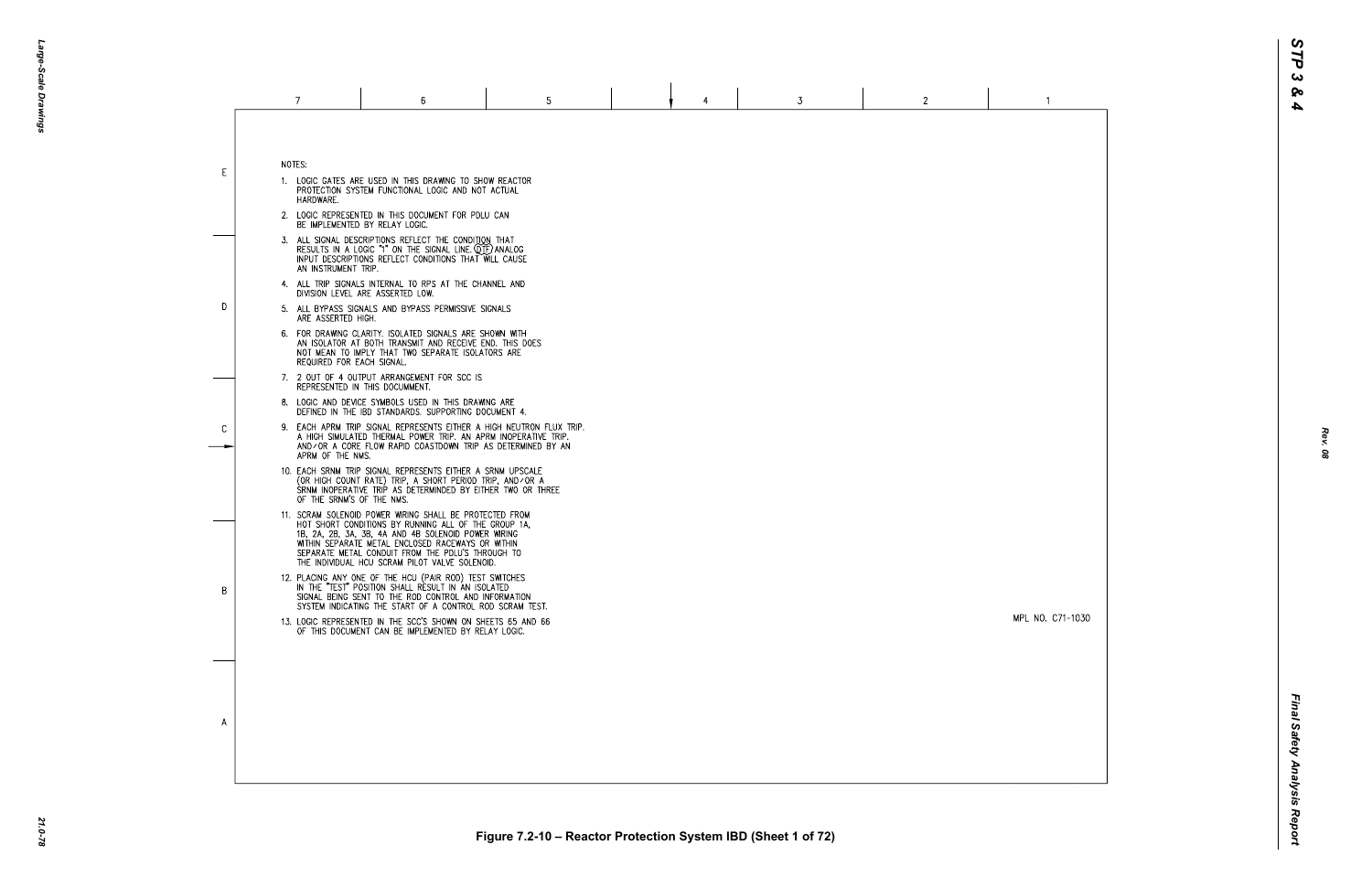Large-Scale Drawings *Large-Scale Drawings*

|    | 7                                                                                                                                                                                                                                        | 6                                                                                                                                                                                                                                                                                                                                                                                                                                                               | 5                                                                                                       |                                                                                                                                                                                                                                                                                                                                                                                                                                                                                                                                                                                   | 3                                                                                                                                                                                                                                                                                                                  | 2                                                                                                                                                                                                                                                                                                                                                                                                                                                                                                                                                                             |  |
|----|------------------------------------------------------------------------------------------------------------------------------------------------------------------------------------------------------------------------------------------|-----------------------------------------------------------------------------------------------------------------------------------------------------------------------------------------------------------------------------------------------------------------------------------------------------------------------------------------------------------------------------------------------------------------------------------------------------------------|---------------------------------------------------------------------------------------------------------|-----------------------------------------------------------------------------------------------------------------------------------------------------------------------------------------------------------------------------------------------------------------------------------------------------------------------------------------------------------------------------------------------------------------------------------------------------------------------------------------------------------------------------------------------------------------------------------|--------------------------------------------------------------------------------------------------------------------------------------------------------------------------------------------------------------------------------------------------------------------------------------------------------------------|-------------------------------------------------------------------------------------------------------------------------------------------------------------------------------------------------------------------------------------------------------------------------------------------------------------------------------------------------------------------------------------------------------------------------------------------------------------------------------------------------------------------------------------------------------------------------------|--|
| E. | <b>SH</b><br>NO.<br>NOTES<br>TABLE OF CONTENTS, REF DOCUMENTS, SUPPORTING DOCUMENTS, ABREVIATIONS<br>3                                                                                                                                   | <b>TITLE</b><br>DIV 1 (TLF;) RX MODE AND RELATED BYPASSES<br>DIV 2 (TLF) RX MODE AND RELATED BYPASSES                                                                                                                                                                                                                                                                                                                                                           | <b>SH</b><br>NO.<br>37<br><b>BLANK</b><br>38<br><b>BLANK</b><br>39.<br>40                               | <b>TITLE</b><br>FOIV 1 TLF; DW PRESS DIV 1 TRIP LOGIC<br>DIV 2 TLF; DW PRESS DIV 2 TRIP LOGIC                                                                                                                                                                                                                                                                                                                                                                                                                                                                                     |                                                                                                                                                                                                                                                                                                                    |                                                                                                                                                                                                                                                                                                                                                                                                                                                                                                                                                                               |  |
| D  | 10<br>11<br>12<br>13                                                                                                                                                                                                                     | DIV 3 (TLF) RX MODE AND RELATED BYPASSES<br>DIV 4 (TLF.) RX MODE AND RELATED BYPASSES<br><b>THE TRANSPORT OF THE CONSUMING CONTROLS ON THE CONSUMING CONSUMING CONSUMING CONSUMING CONSUMING CONSUMING CONSUMING CONSUMING CONSUMING CONSUMING CONSUMING CONSUMING CONSUMING CONSUMING CONSUMING CONSUMING CONSUMING CONS</b><br>DIV 1 {DTF; } CHANNEL A SENSOR TRIP LOGIC<br>DIV 2>DTF; SCHANNEL B SENSOR TRIP LOGIC<br>DIV 3>DTF; CHANNEL C SENSOR TRIP LOGIC | 41<br>42<br>43<br>44<br>45<br>46<br>47<br>48<br>49                                                      | PDIV 3 TLF; DW PRESS DIV 3 TRIP LOGIC<br>OIV 4 TLF; DW PRESS DIV 4 TRIP LOGIC<br>DIV 1 STLF; OIV 1 AUTO-SCRAM LOGIC<br> DIV 2(TLF:\DIV 2 AUTO-SCRAM LOGIC<br>DIV 3(TLF;) DIV 3 AUTO-SCRAM LOGIC                                                                                                                                                                                                                                                                                                                                                                                   | DIV 1 $\overline{I}$ (TLF; $\overline{I}$ RX WTR LVL DIV 1, CRD PRESS DIV 1 TRIP LOGIC<br>DIV $2\sqrt{t}$ TLF; $\sqrt{t}$ RX WTR LVL DIV 2, CRD PRESS DIV 2 TRIP LOGIC<br>DIV 3\$TLF; RX WTR LVL DIV 3, CRD PRESS DIV 3 TRIP LOGIC<br>DIV $4\sqrt{t}$ TLF; $\sqrt{t}$ RX WTR LVL DIV 4, CRD PRESS DIV 4 TRIP LOGIC | SUPPORTING DOCUMENTS:<br>1. REACTOR PROTECTION SYS DESIGN SPE<br>2. REACTOR PROTECTION SYS IED<br>3. NEUTRON MONITORING SYS IED<br>4. IBD STANDARDS DESIGN STANDARDS<br>REFERENCES:<br>1. NEUTRON MONITORING SYS IBD<br>2. LEAK DETECTION SYSTEM IBD                                                                                                                                                                                                                                                                                                                          |  |
| C  | 14<br>15<br>16<br>17<br>18<br>DIV 1 (TLF) NMS DIV 1 TRIP LOGIC<br>19<br>$DIV$ 2 $TLF$ NMS DIV 2 TRIP LOGIC<br>20                                                                                                                         | DIV 4 DTF; CHANNEL D SENSOR TRIP LOGIC<br>DIV 1 DIF; CHANNEL A SENSOR TRIP LOGIC<br>DIV 2 DTF; CHANNEL B SENSOR TRIP LOGIC<br>DIV 3 DTF; CHANNEL C SENSOR TRIP LOGIC<br>DIV 4\DTF; CHANNEL D SENSOR TRIP LOGIC                                                                                                                                                                                                                                                  | 50<br>51<br>52<br>53<br>54<br>55<br>56                                                                  | DIV 4, TLF: UN 4 AUTO-SCRAM LOGIC<br>DIV 1(TLF; ) TRIP IN CH A BYPASSED SENSOR<br>DIV 2, TLF; TRIP IN CH B BYPASSED SENSOR<br>DIV 3(TLF:) TRIP IN CH C BYPASSED SENSOR<br>DIV 4(TLF;) TRIP IN CH D BYPASSED SENSOR<br>DIV 2 PDLU; MANUAL SCRAM, SEAL-IN AND<br>MANUAL SCRAM RESET LOGIC<br>DIV 3 PDLU; MANUAL SCRĂM, SEAL-IN AND<br>MANUAL SCRAM RESET LOGIC                                                                                                                                                                                                                      |                                                                                                                                                                                                                                                                                                                    | 3. ROD CONTROL & INFO SYSTEM IBD<br>4. CONTROL ROD DRIVE SYSTEM P&ID<br>5. PROCESS RAD MONITORING SYS IED<br>6. NUCLEAR BOILER SYS P&ID<br>7. RECIRC FLOW CONTROL SYS IBD<br>8. SUPPRESSION POOL TEMPERATURE<br>MONITORING SYSTEM IED                                                                                                                                                                                                                                                                                                                                         |  |
| B  | $DIV 3$ $TLF$ NMS DIV 3 TRIP LOGIC<br>21<br>$DIV 4$ $TLF$ ) NMS DIV 4 TRIP LOGIC<br>26<br>28<br>30<br>$ $ DIV 1 $\rangle$ TLF; $\zeta$ MSLI DIV 1 TRIP LOGIC<br>31<br>$ $ DIV $2\sqrt{ }$ TLF; $\frac{1}{2}$ MSLI DIV 2 TRIP LOGIC<br>32 | DIV 4 TLP, RX PRESS DIV 4 TRIP, SUPPRESSION POOL TEMP,<br>TSV CLOSURE DIV 4 TRIP LOGIC<br>DIV $1\overline{1}$ (TLF; ) TSV, TCV CLOSURE DIV 1 TRIP LOGIC<br>$ D V \t2$ TLF; $\int$ TSV, TCV CLOSURE DIV 2 TRIP LOGIC<br> DIV 3) TLF;{TSV,TCV CLOSURE DIV 3 TRIP LOGIC<br>$ D V $ 4 $\frac{1}{2}$ TLF; $\frac{1}{2}$ TSV, TCV CLOSURE DIV 4 TRIP LOGIC                                                                                                            | 57<br>58<br>59<br>60<br>61<br>62<br>63<br>64<br>65<br>66<br>RPS ALARMS<br>67<br><b>RPS ALARMS</b><br>68 | THE THE THE THE SCRAM, SEAL-IN, RESET,<br>I MANUAL TRIP AND LD TEST LOGIC<br>DIV 2 OLU; DIV 2 AUTO SCRAM, SEAL-IN, RESET,<br>I MANUAL TRIP AND LD TEST LOGIC<br>DIV 3 OLU; DIV 3 AUTO SCRAM, SEAL-IN, RESET,<br>MANUAL TRIP AND LD TEST LOGIC<br>DIV 4 OLU; DIV 4 AUTO SCRAM, SEAL-IN, RESET,<br>GROUP 1 LD ARRANGEMENT AND HCU'S<br>GROUP 2 LD ARRANGEMENT AND HCU'S<br>GROUP 3 LD ARRANGEMENT AND HCU'S<br>GROUP 4 LD ARRANGEMENT AND HCU'S<br>TBACKUP SCRAM RELAY ARRANGEMENT AND<br>TRESET PERMISSIVE LOGIC<br>TBACKUP SCRAM RELAY ARRANGEMENT AND<br>TRESET PERMISSIVE LOGIC |                                                                                                                                                                                                                                                                                                                    | ABREVIATIONS<br>BPU - BYPASS UNITS<br>$\{$ DTF - DIGITAL TRIP FUNCTION $\rightarrow$<br>$\{ \texttt{RDLC}$ - $\texttt{REMOTE}$ digital logic controlle<br>TLF - TRIP LOGIC FUNCTION<br>SLF - SAFETY SYSTEM LOGIC FUNCTION<br>OLU - OUTPUT LOGIC UNIT<br>PDLU - POWER DISTRIBUTION LOGIC UNIT<br>SCC - SOLENOID CONTROL CENTER<br>SSFP - SCRAM SOLENOID FUSE PANEL<br>SSLC - SAFETY SYSTEM LOGIC & CONTROL<br>APRM - AVERAGE POWER RANGE MONITOR<br>CRD - CONTROL ROD DRIVE<br>HCU - HYDRAULIC CONTROL UNIT<br>MSIV - MAIN STEAM LINE ISOLATION VALVI<br>MSL - MAIN STEAM LINE |  |
| A  | $ D V \rightrightarrows$ TLF; $\wedge$ MSLI DIV 3 TRIP LOGIC<br>33<br>$Div 4\{TLF\}$ MSLI DIV 4 TRIP LOGIC<br>34<br>35<br>BLANK<br>36   BLANK                                                                                            |                                                                                                                                                                                                                                                                                                                                                                                                                                                                 | RPS ALARMS<br>69<br>RPS ALARMS<br>70<br><b>RPS ALARMS</b><br>71<br>RPS ALARMS<br>72                     |                                                                                                                                                                                                                                                                                                                                                                                                                                                                                                                                                                                   |                                                                                                                                                                                                                                                                                                                    | SRNM - STARTUP RANGE NEUTRON MONIT<br>mP - MICROPROCESSOR<br>LD - LOAD DRIVER<br>KOS - KEY OPERATED SWITCH<br>HTS - HYDRAULIC TRIP SYSTEM<br>TABLE OF CONTENTS. REFER<br>SUPPORTING DOCUMENTS                                                                                                                                                                                                                                                                                                                                                                                 |  |

| - (           | <u>MPL NO.</u><br>C71-4010<br>C71-1040<br>C51-1040<br>A10-3070                                                 |
|---------------|----------------------------------------------------------------------------------------------------------------|
|               | <u>MPL NO.</u><br>C51-1030<br>E31-1030<br>C11-1030<br>C12-1010<br>D11-1040<br>B21-1010<br>C81-1030<br>T53-1010 |
| .ER           |                                                                                                                |
| $\mathcal{C}$ |                                                                                                                |
| νE<br>TOR     |                                                                                                                |
| S,            | RENCE DOCUMENTS <mark>,</mark><br>S, ABREVIATIONS                                                              |

 $\sim$  1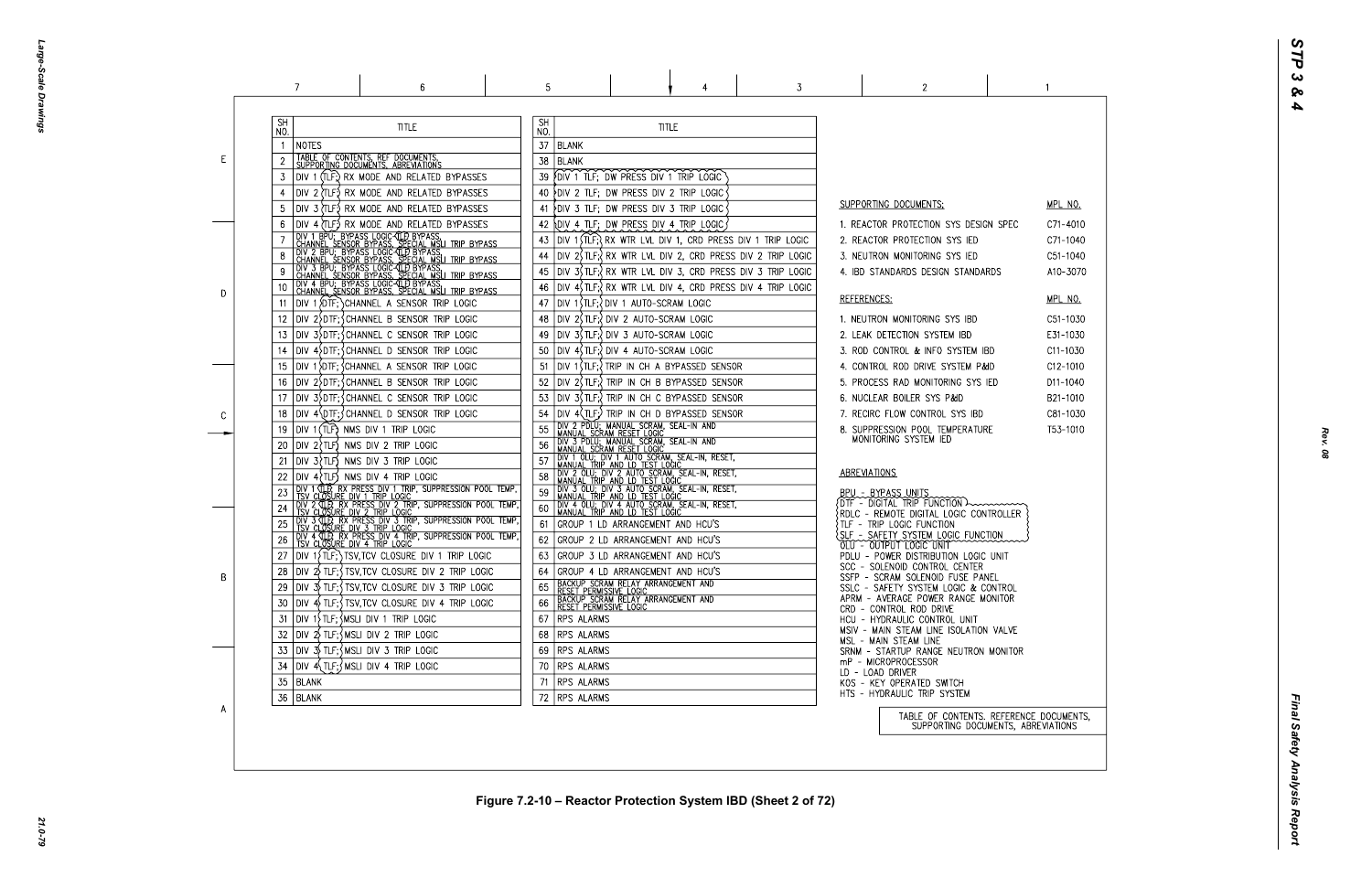

-эбле-*Large-Scale Drawings* -Scale Drawings



*21.0-80* **Figure 7.2-10 – Reactor Protection System IBD (Sheet 11 of 72)**

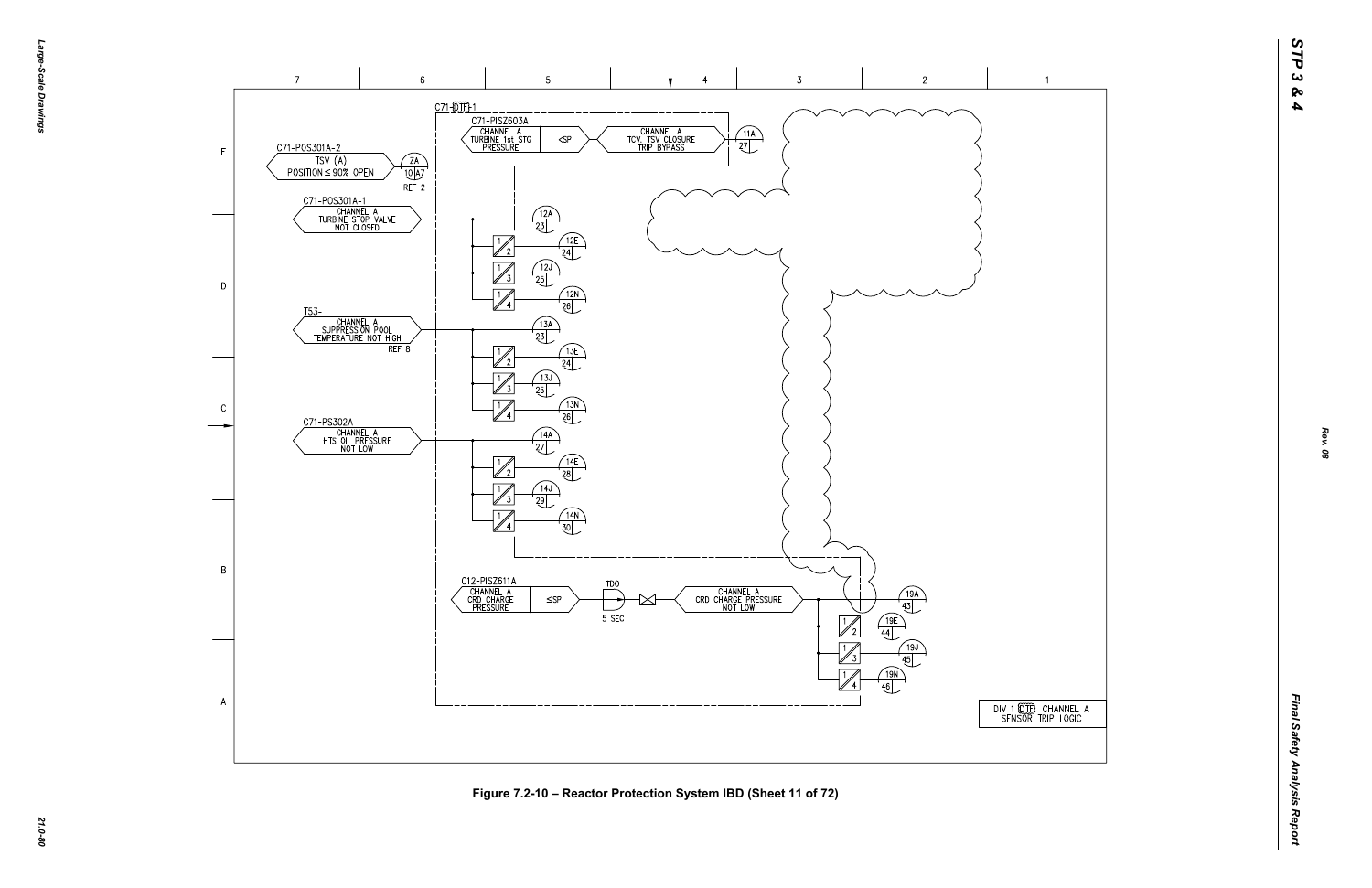



*21.0-81* **Figure 7.2-10 – Reactor Protection System IBD (Sheet 12 of 72)**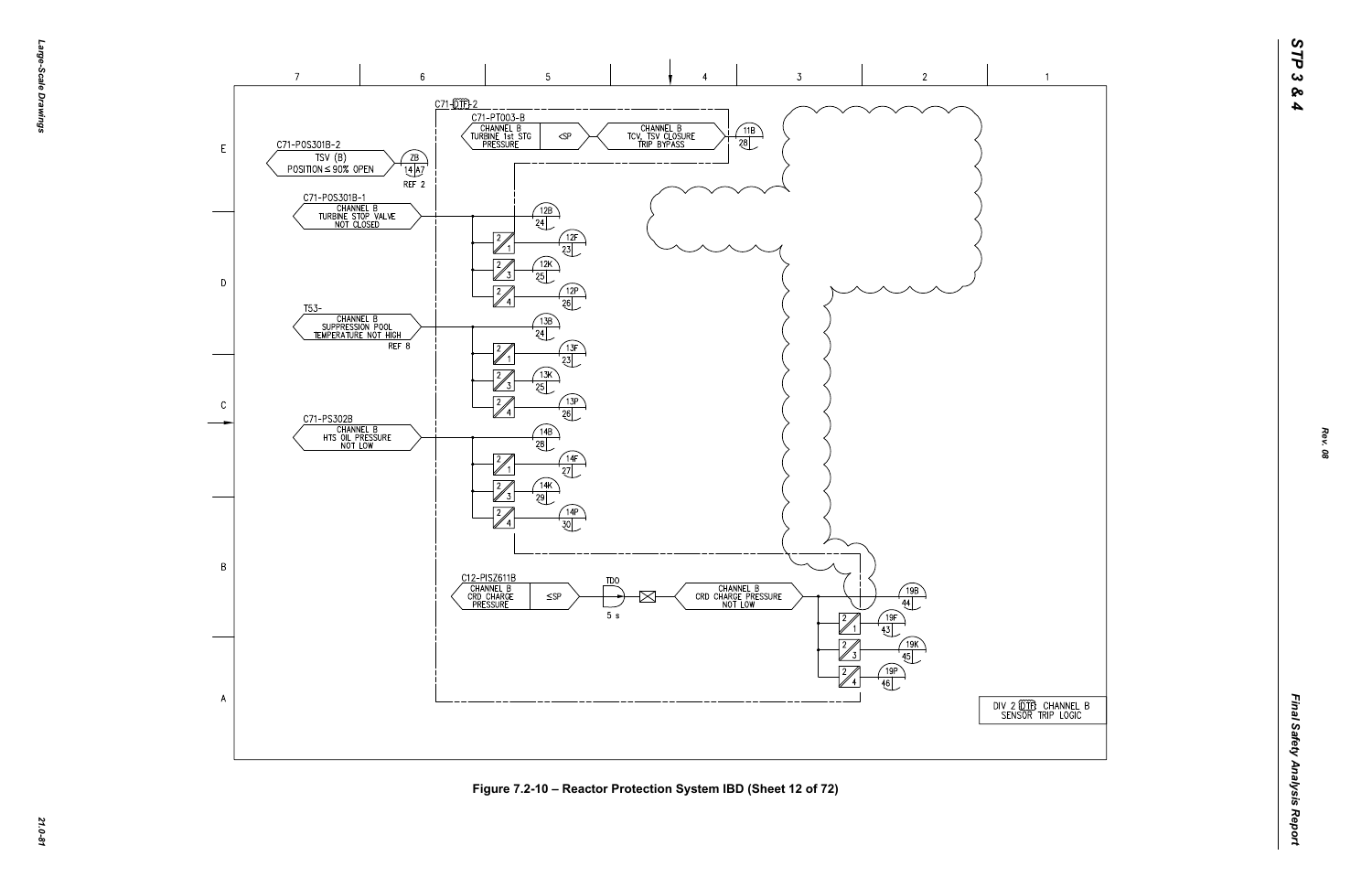## $\overline{1}$





*21.0-82* **Figure 7.2-10 – Reactor Protection System IBD (Sheet 13 of 72)**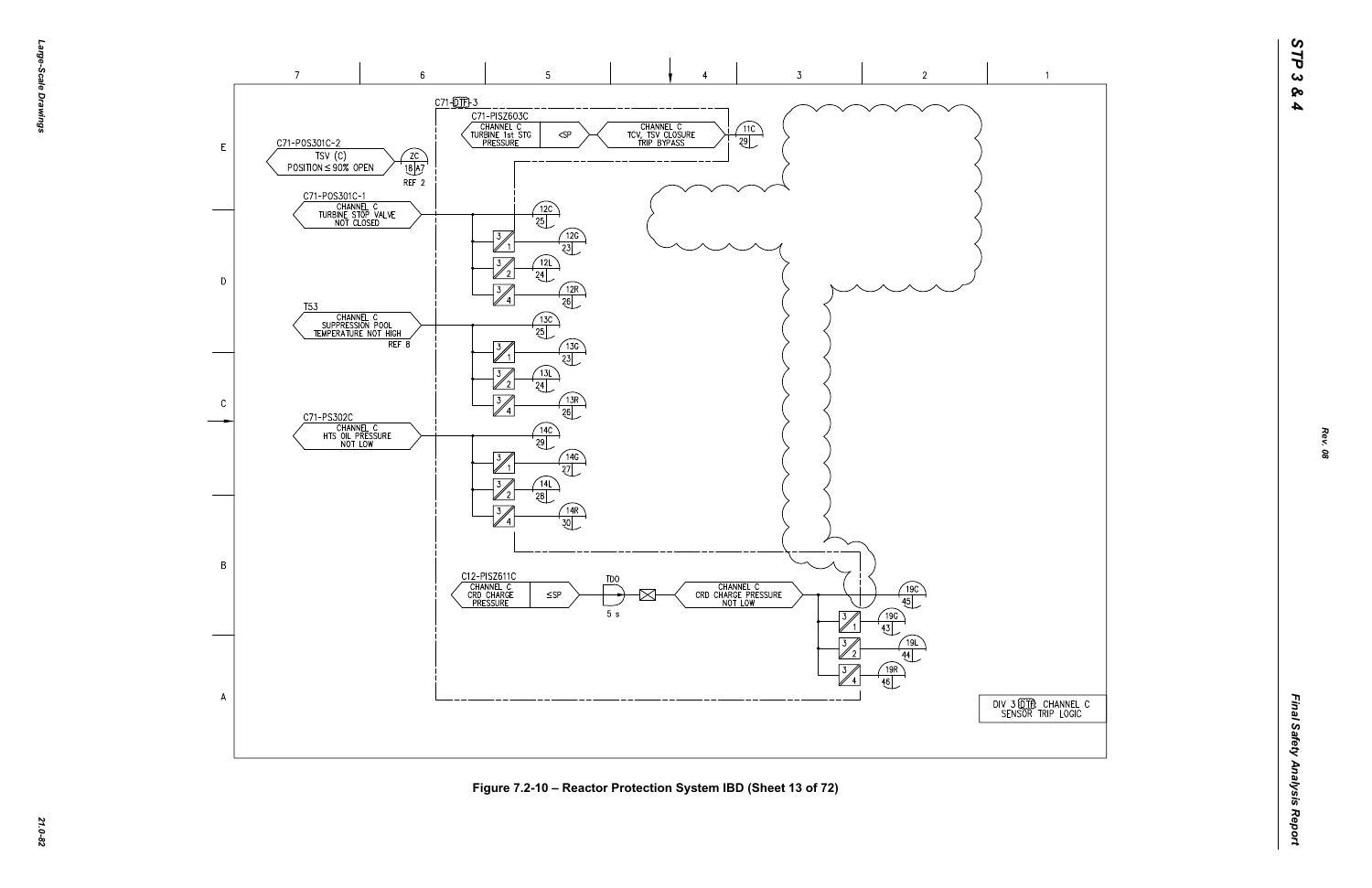





*21.0-83* **Figure 7.2-10 – Reactor Protection System IBD (Sheet 14 of 72)**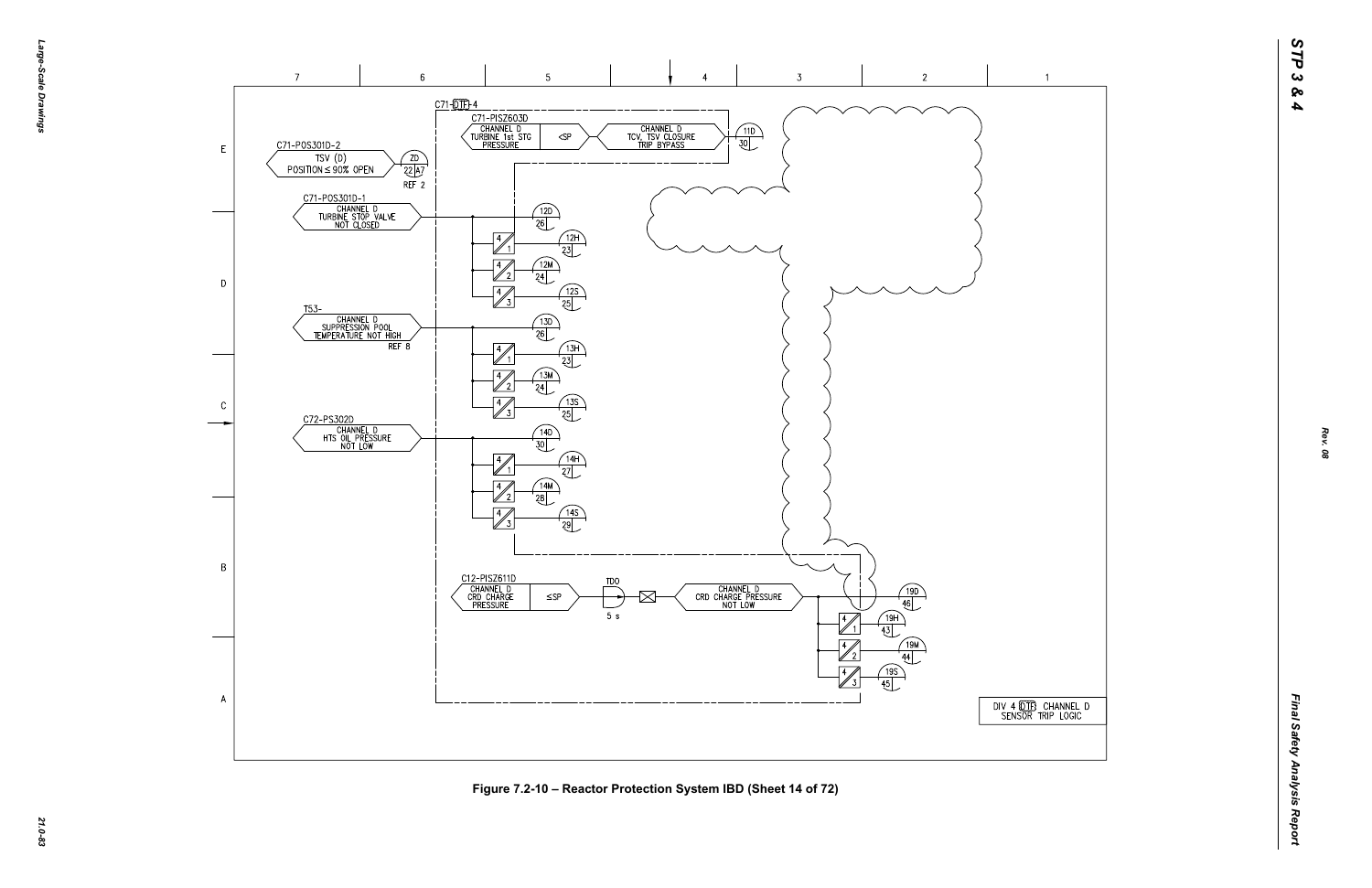## $\overline{1}$





Figure 7.2-10 – Reactor Protection System IBD (Sheet 15 of 72)<br>ية<br>يُ<sup>م</sup>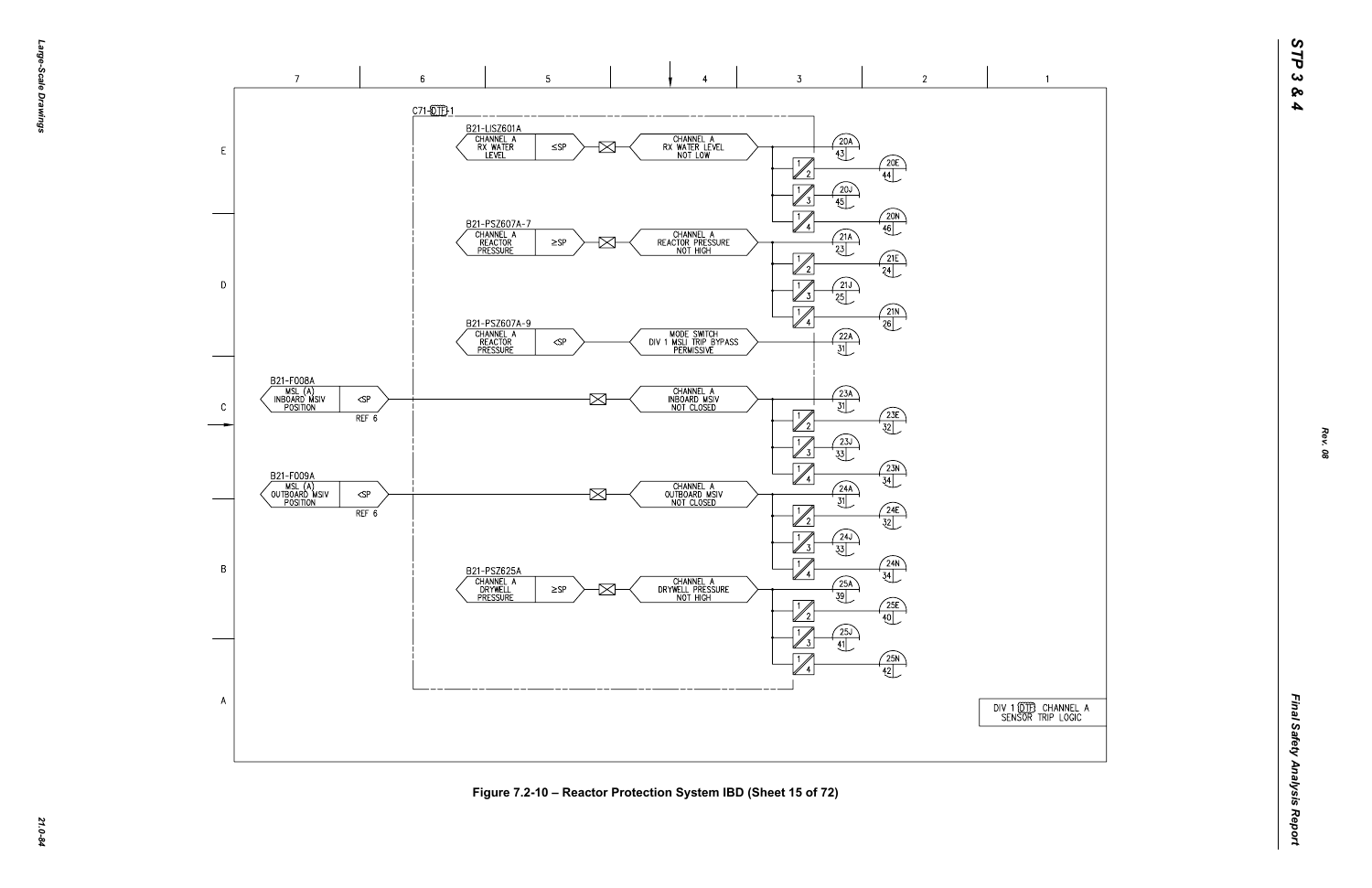



*21.0-85* **Figure 7.2-10 – Reactor Protection System IBD (Sheet 16 of 72)**

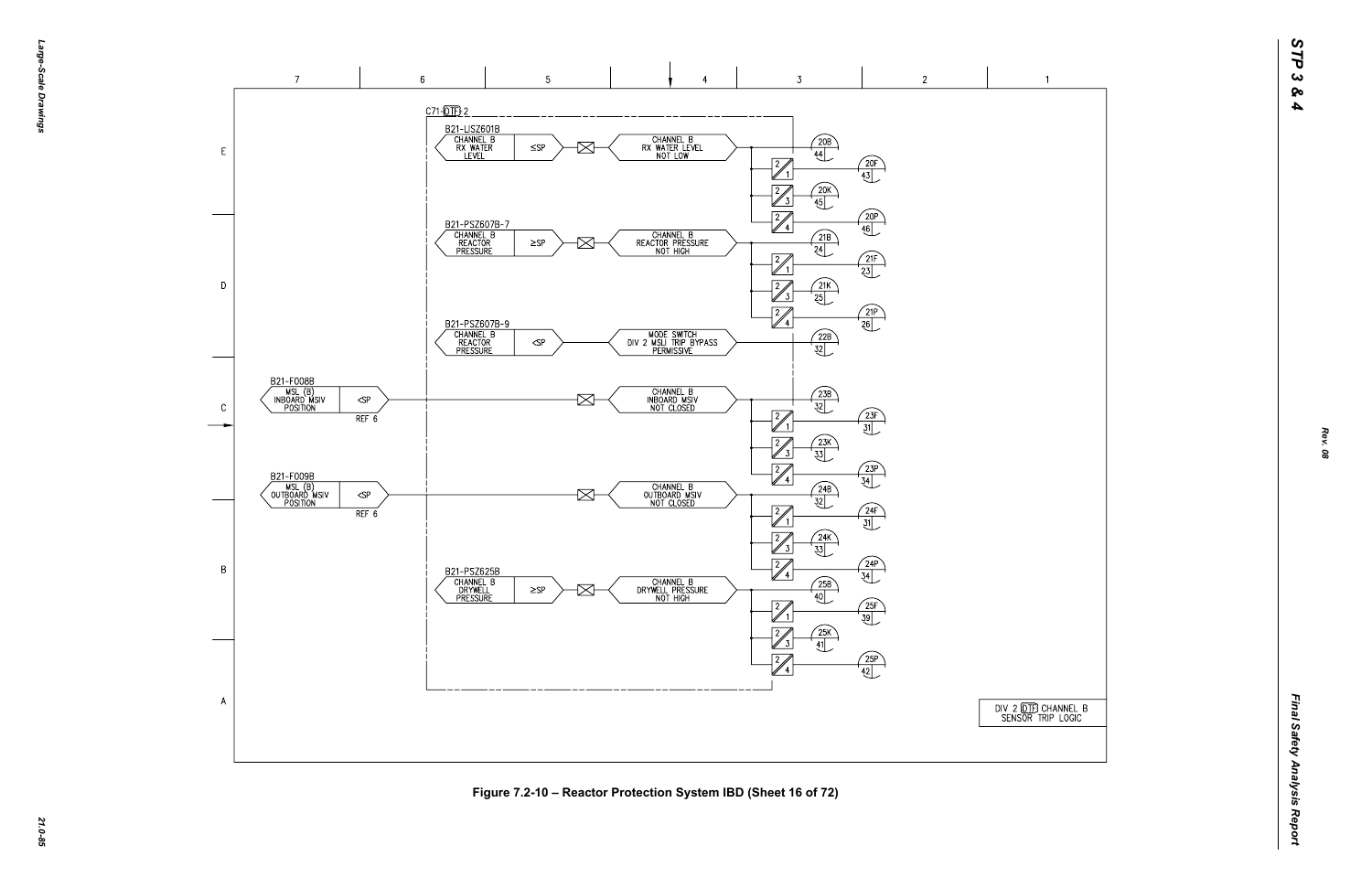

*21.0-86* **Figure 7.2-10 – Reactor Protection System IBD (Sheet 17 of 72)**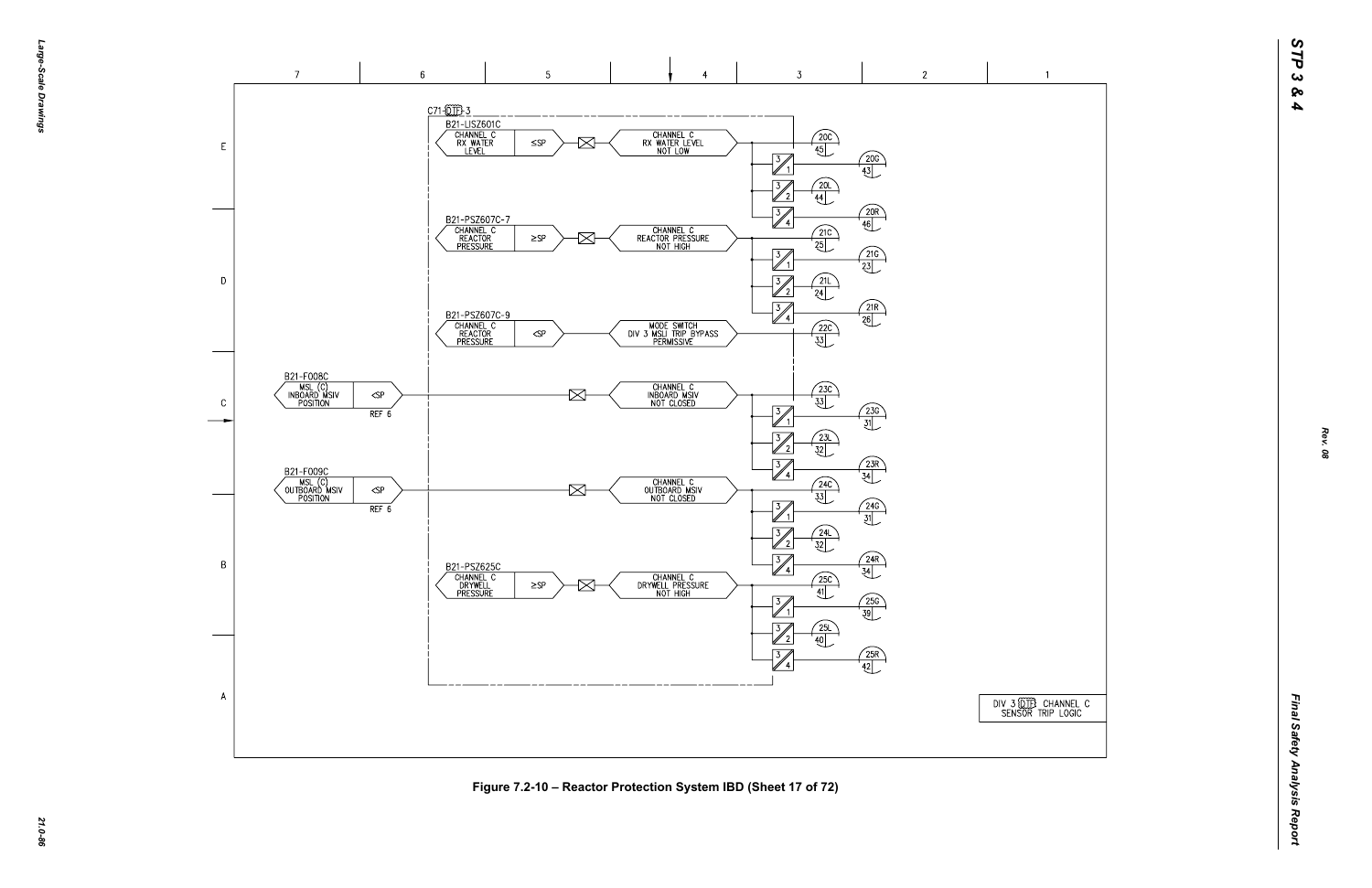DIV 4 (DTF) CHANNEL D<br>SENSOR TRIP LOGIC

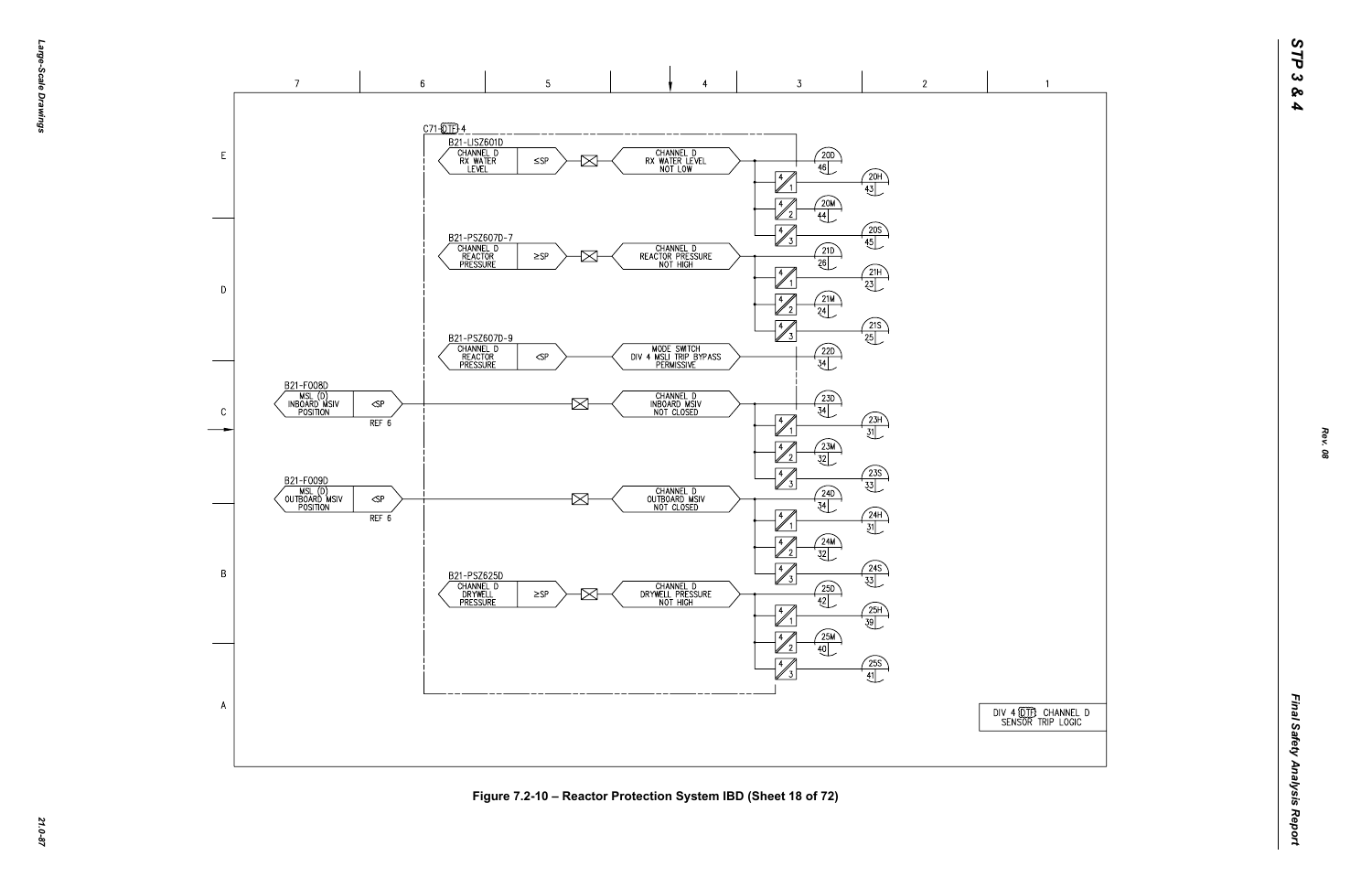

*21.0-88* **Figure 7.2-10 – Reactor Protection System IBD (Sheet 19 of 72)**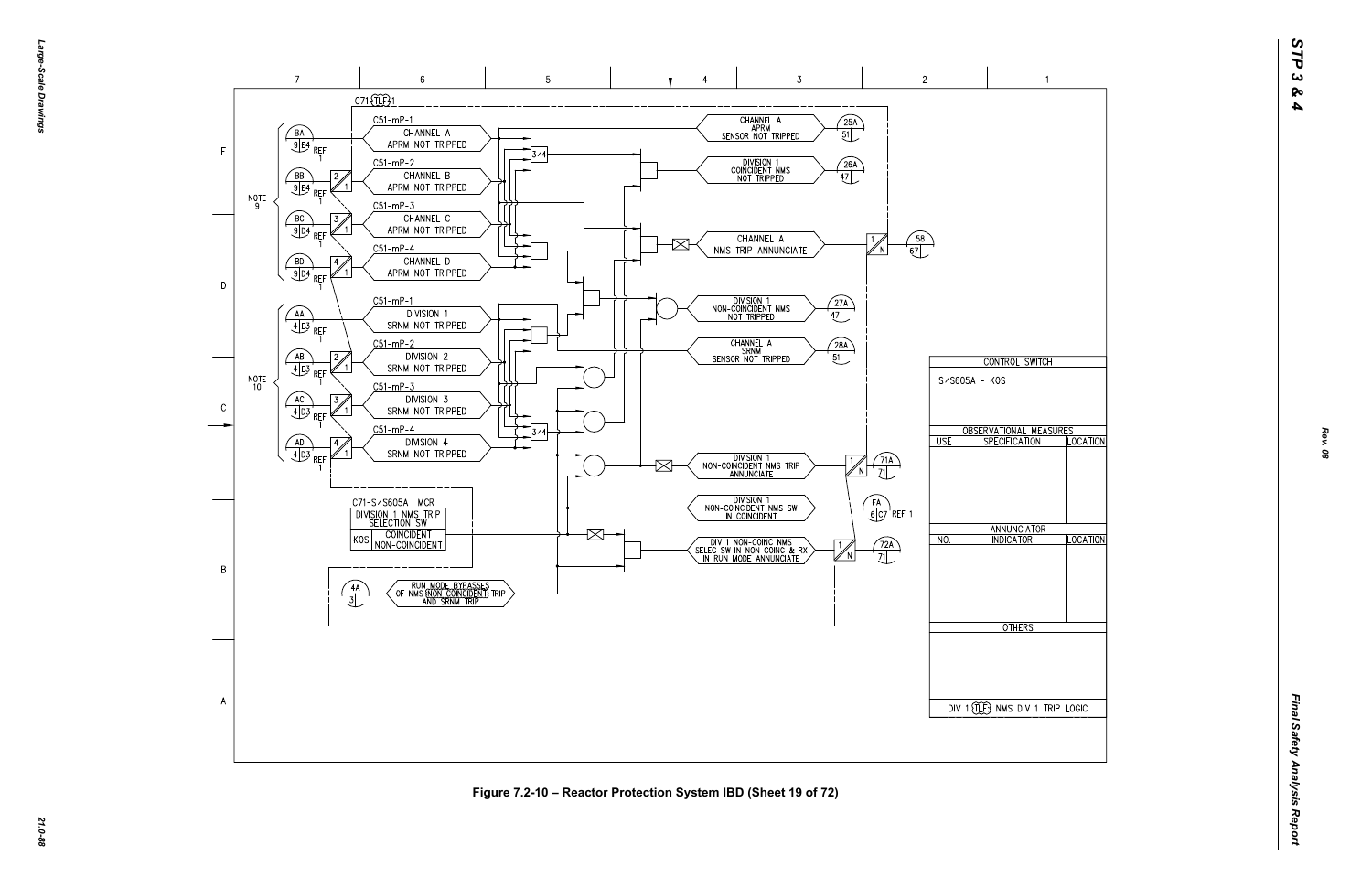

*21.0-89* **Figure 7.2-10 – Reactor Protection System IBD (Sheet 20 of 72)**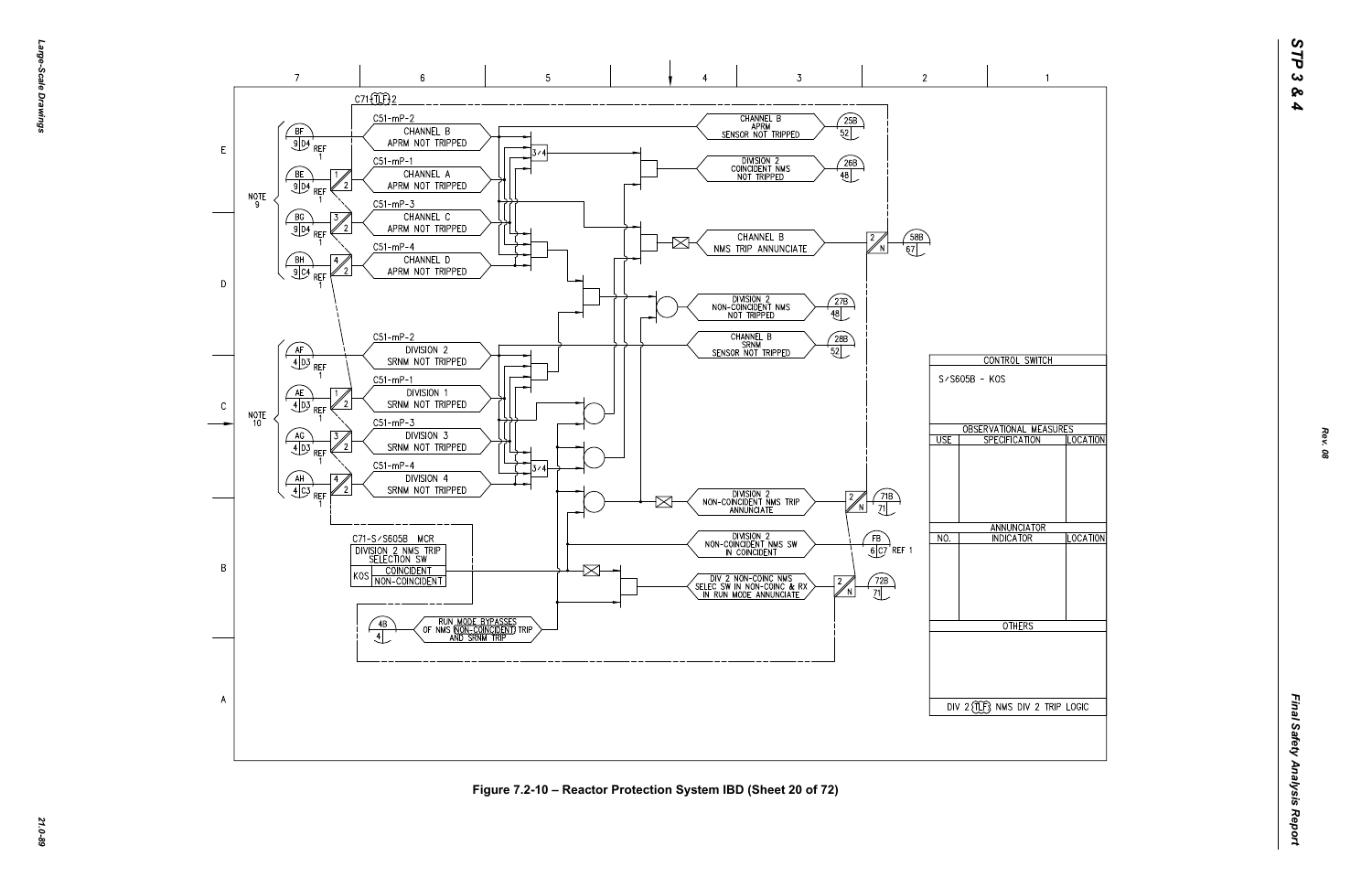

*21.0-90* **Figure 7.2-10 – Reactor Protection System IBD (Sheet 21 of 72)**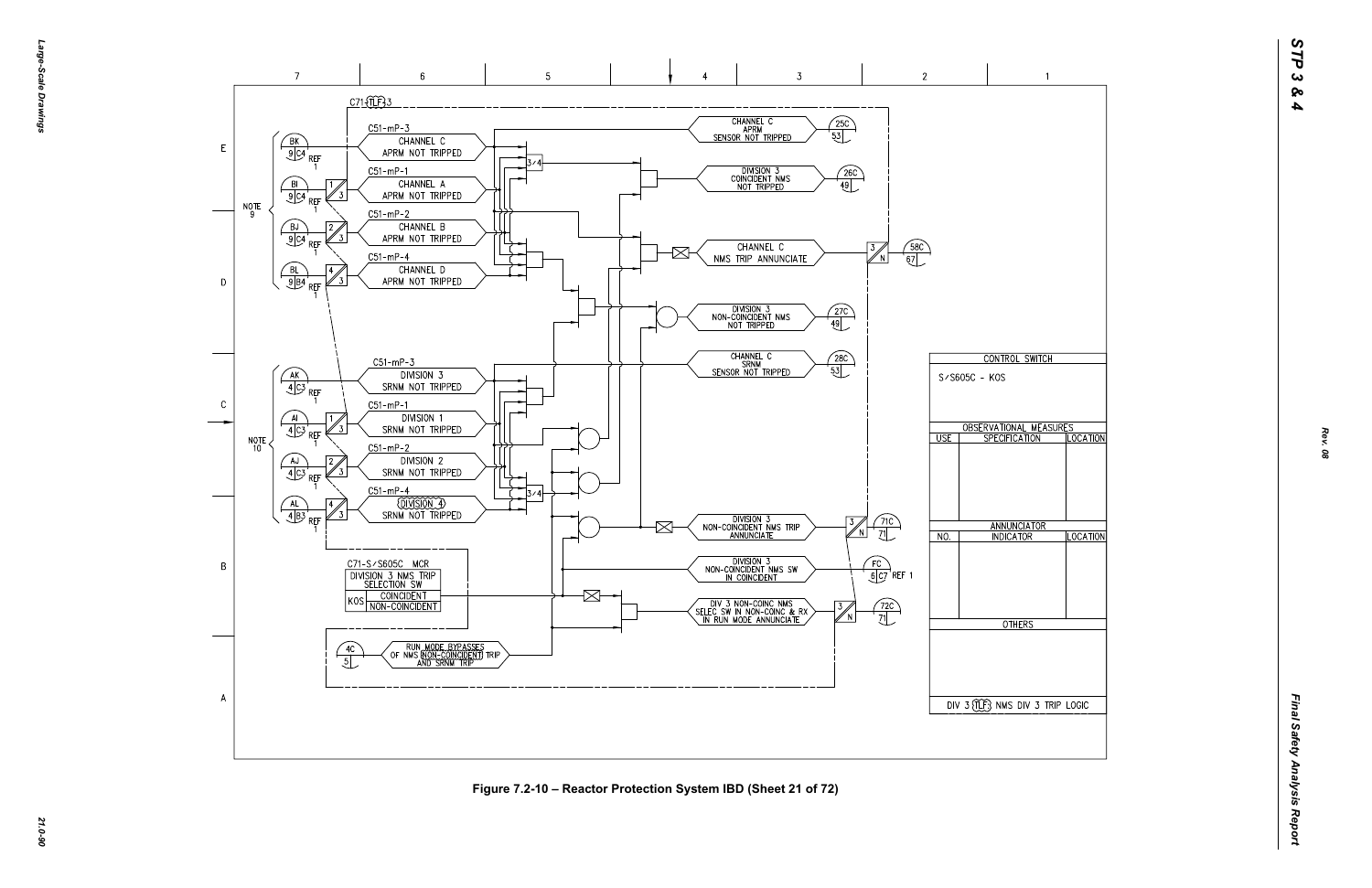*Large-Scale Drawings* arge--Scale Drawings

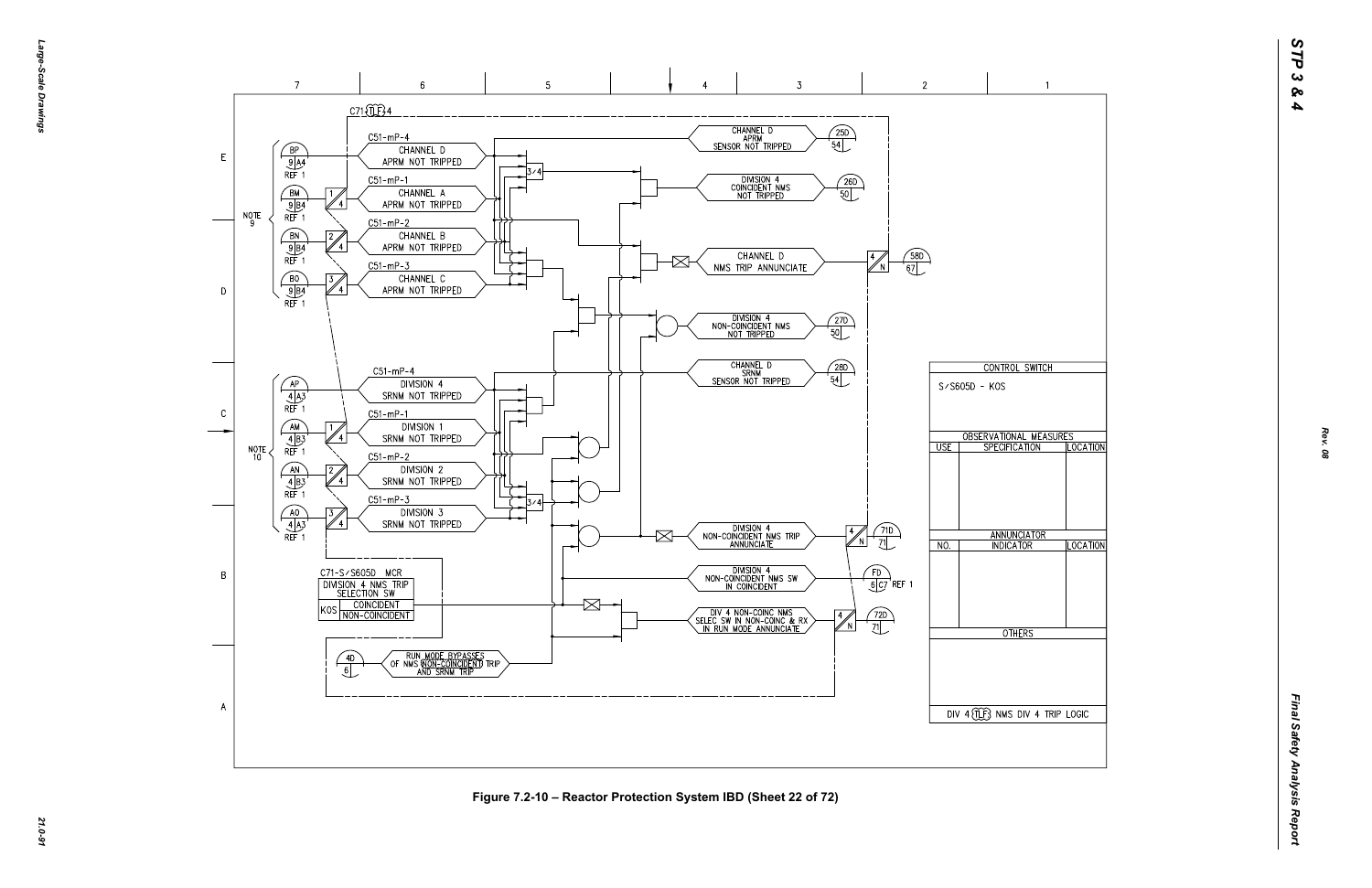

*21.0-92* **Figure 7.2-10 – Reactor Protection System IBD (Sheet 39 of 72)**



 $\overline{1}$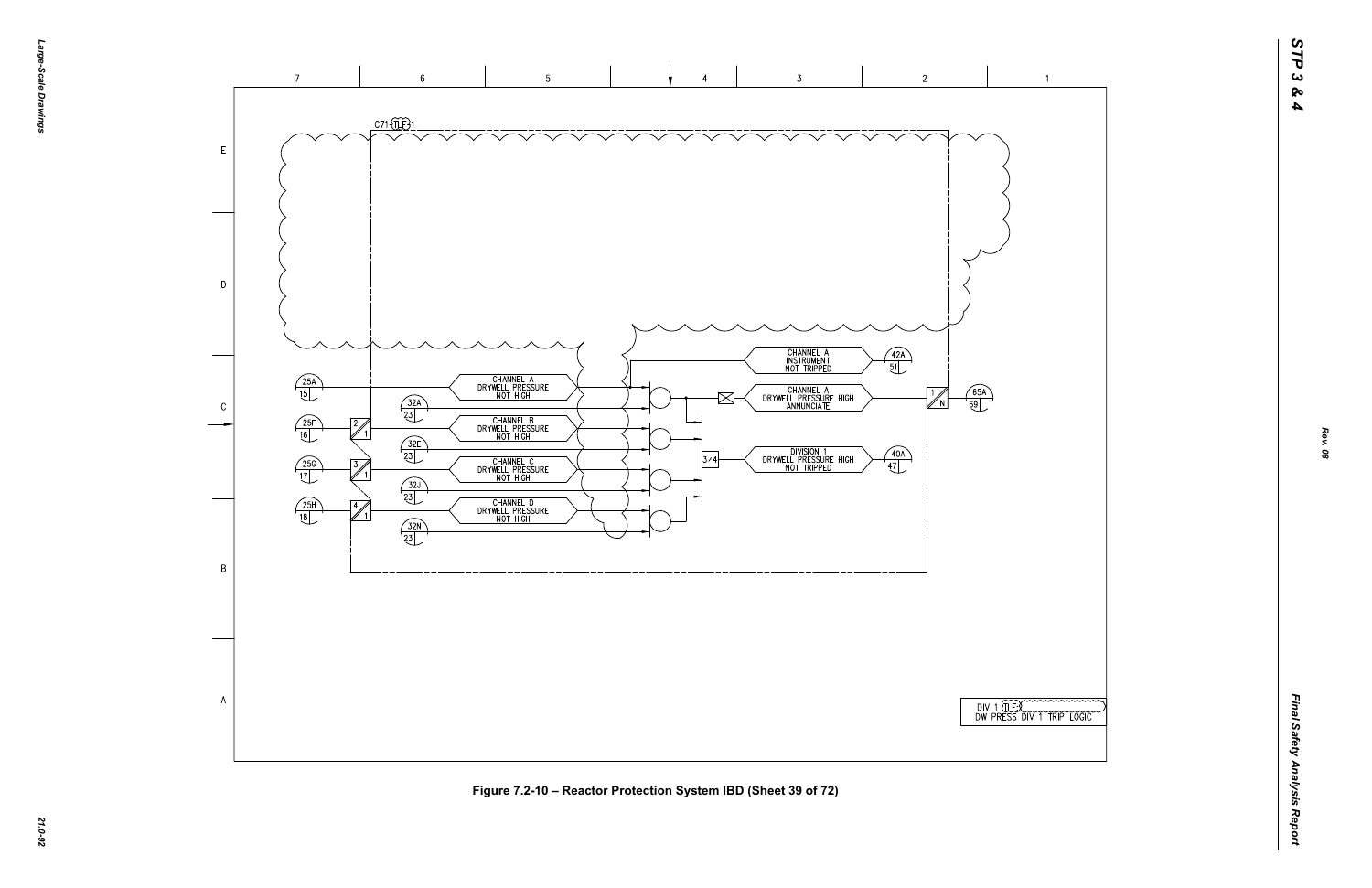

|  |  | TER CONTRACTOR |  |
|--|--|----------------|--|

 $\overline{1}$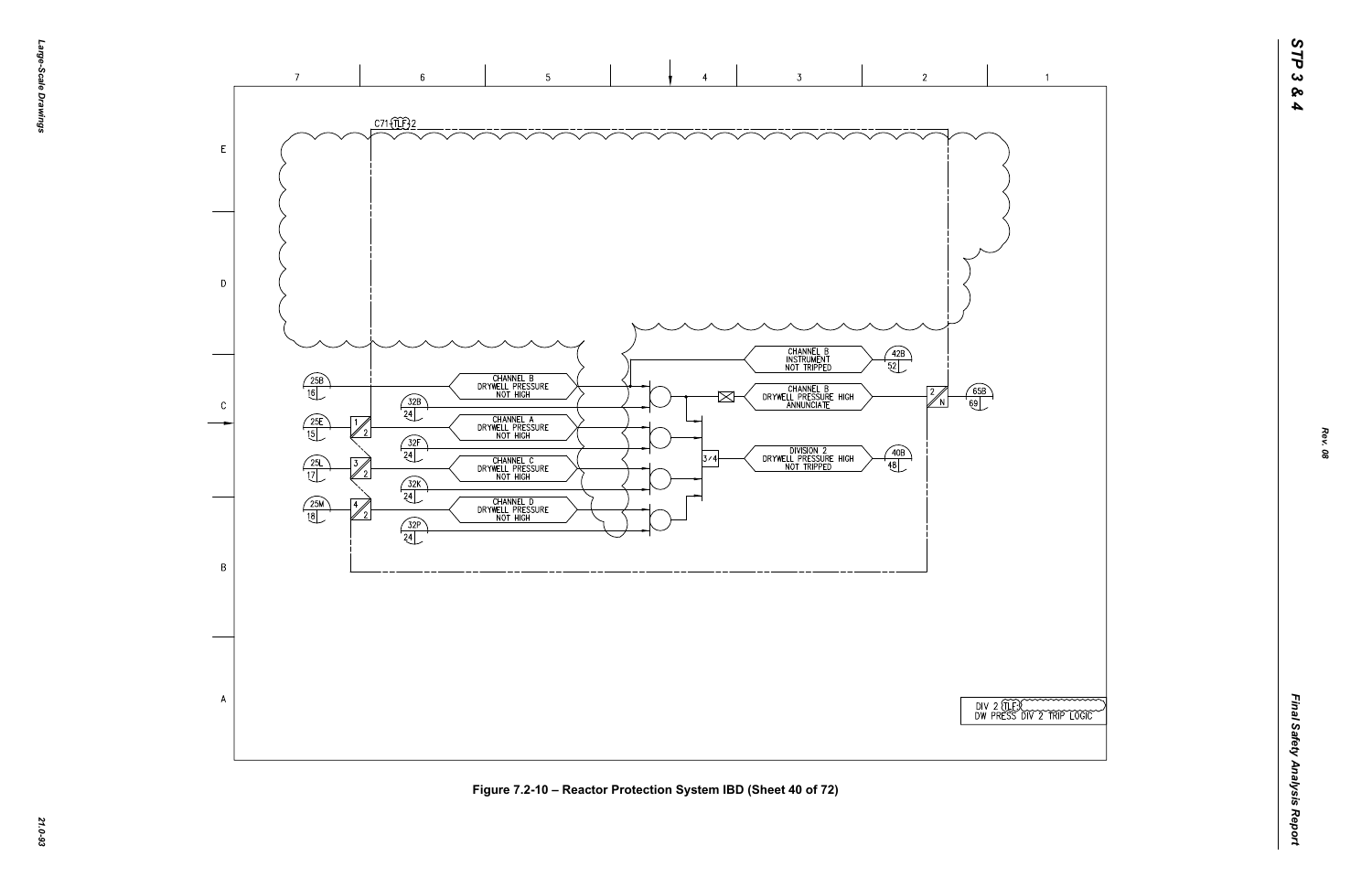

*21.0-94* **Figure 7.2-10 – Reactor Protection System IBD (Sheet 41 of 72)**

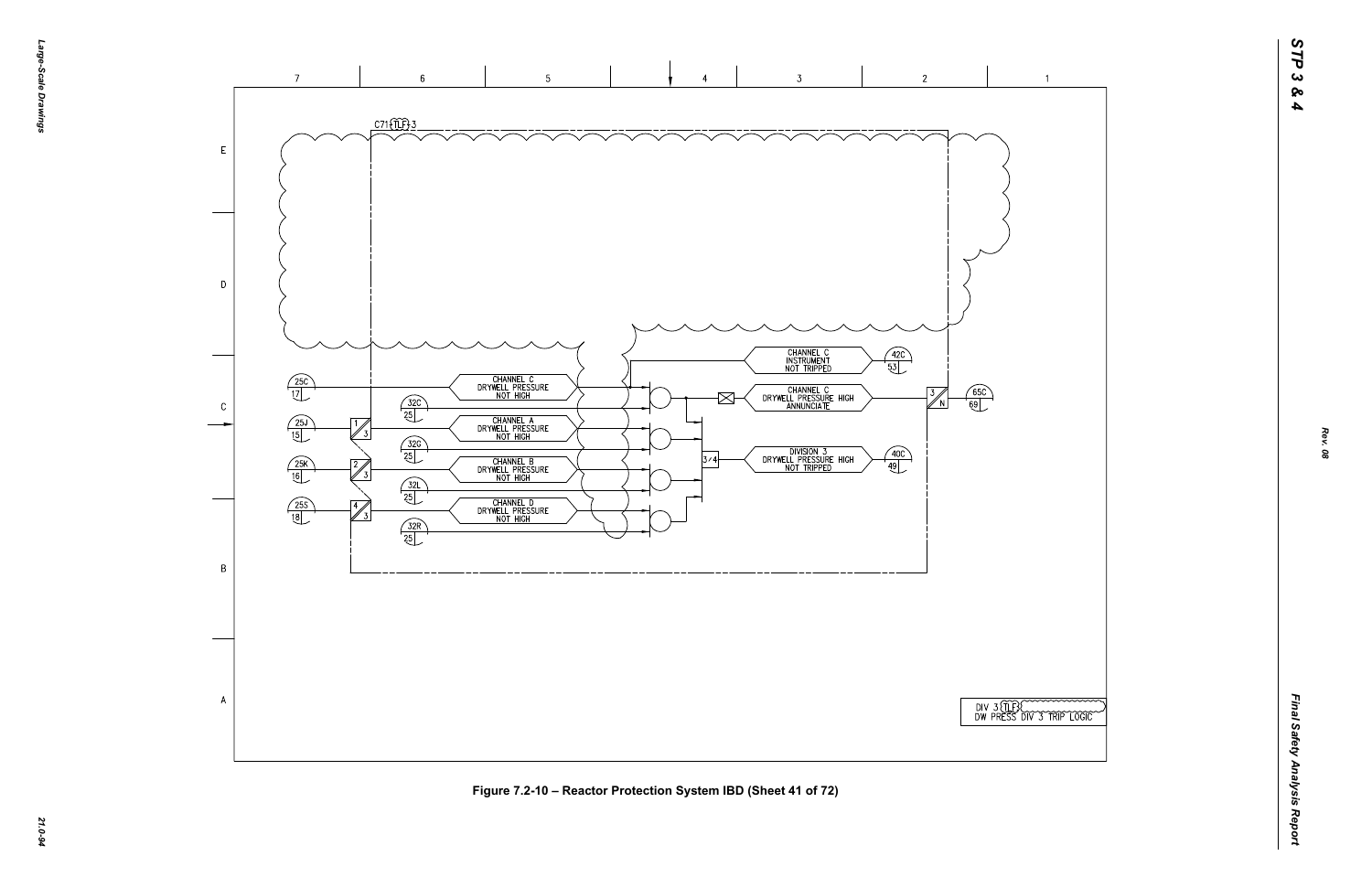



 $\overline{1}$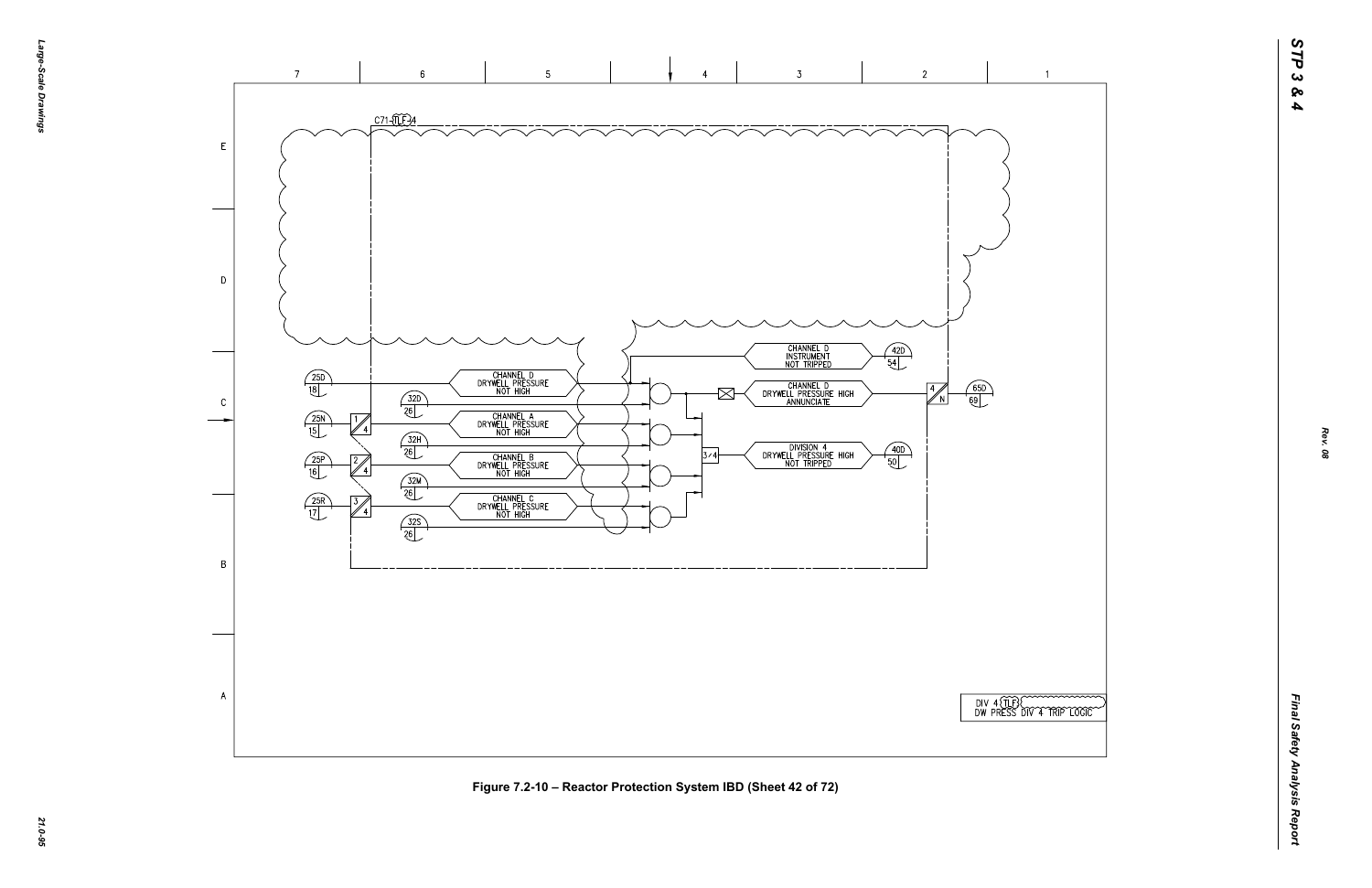

*21.0-96* **Figure 7.2-10 – Reactor Protection System IBD (Sheet 47 of 72)**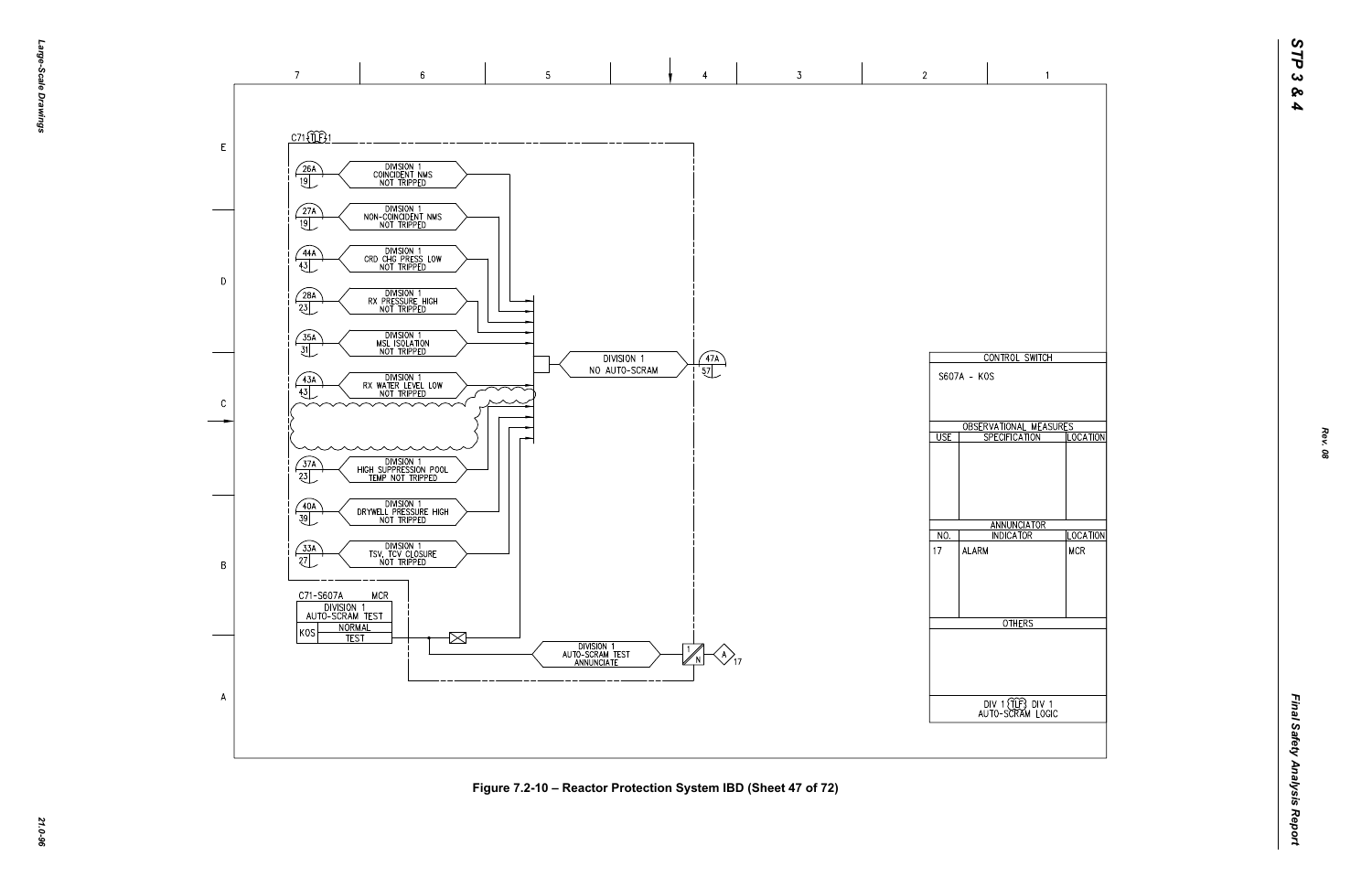

*21.0-97* **Figure 7.2-10 – Reactor Protection System IBD (Sheet 48 of 72)**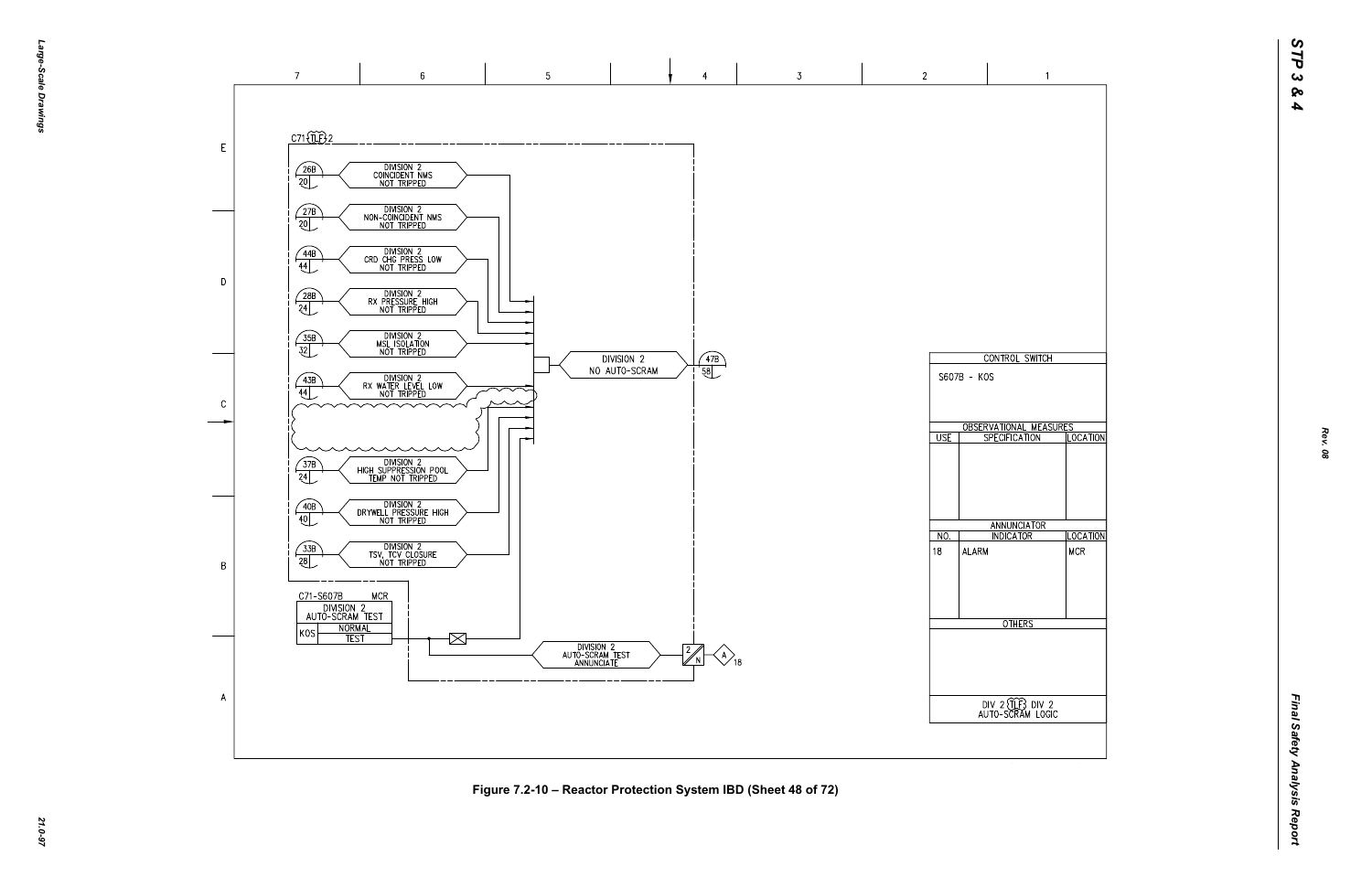

*21.0-98* **Figure 7.2-10 – Reactor Protection System IBD (Sheet 49 of 72)**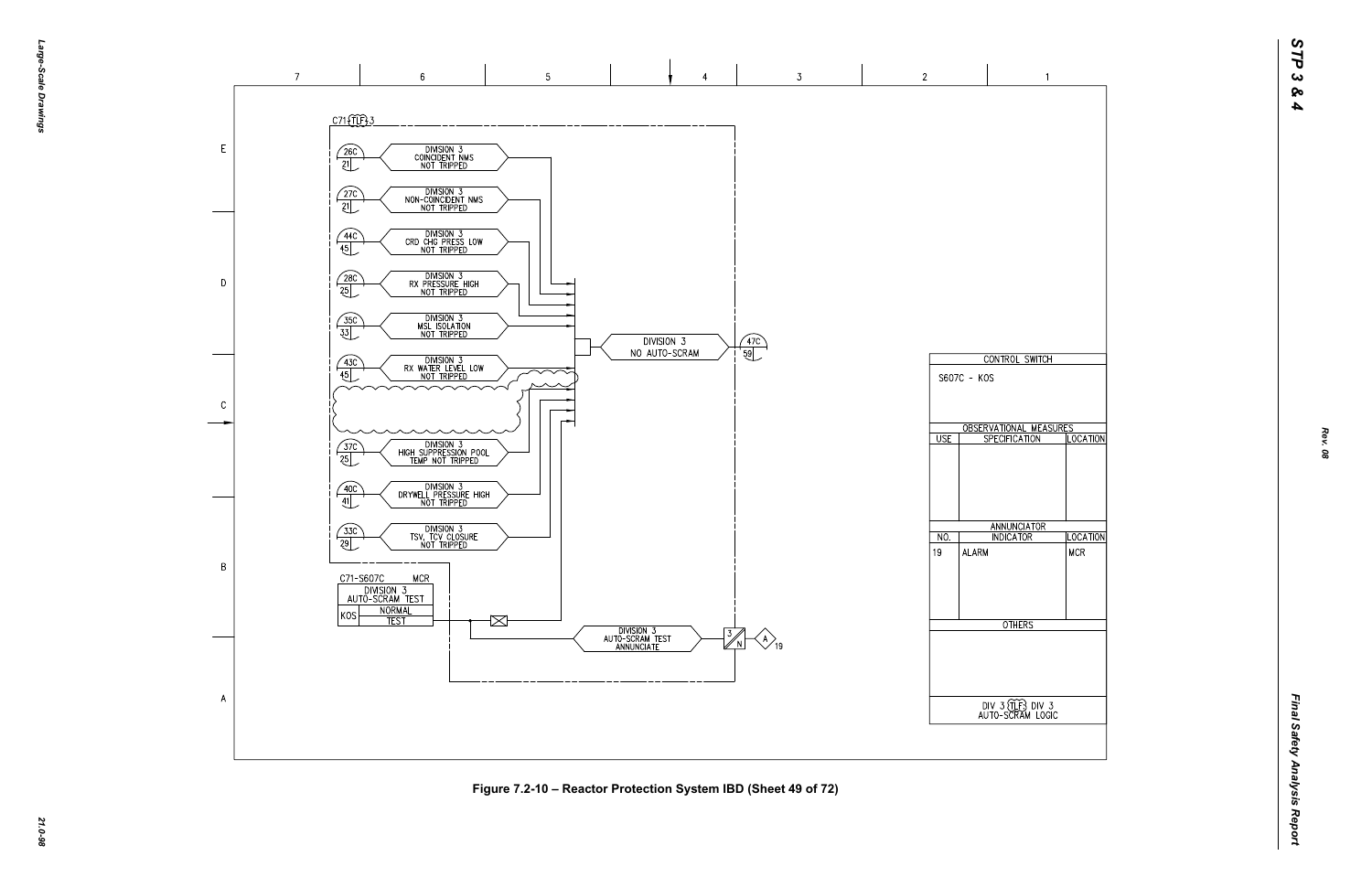*Final Safety Analysis Report* Final Safety Analysis Report



*21.0-99* **Figure 7.2-10 – Reactor Protection System IBD (Sheet 50 of 72)**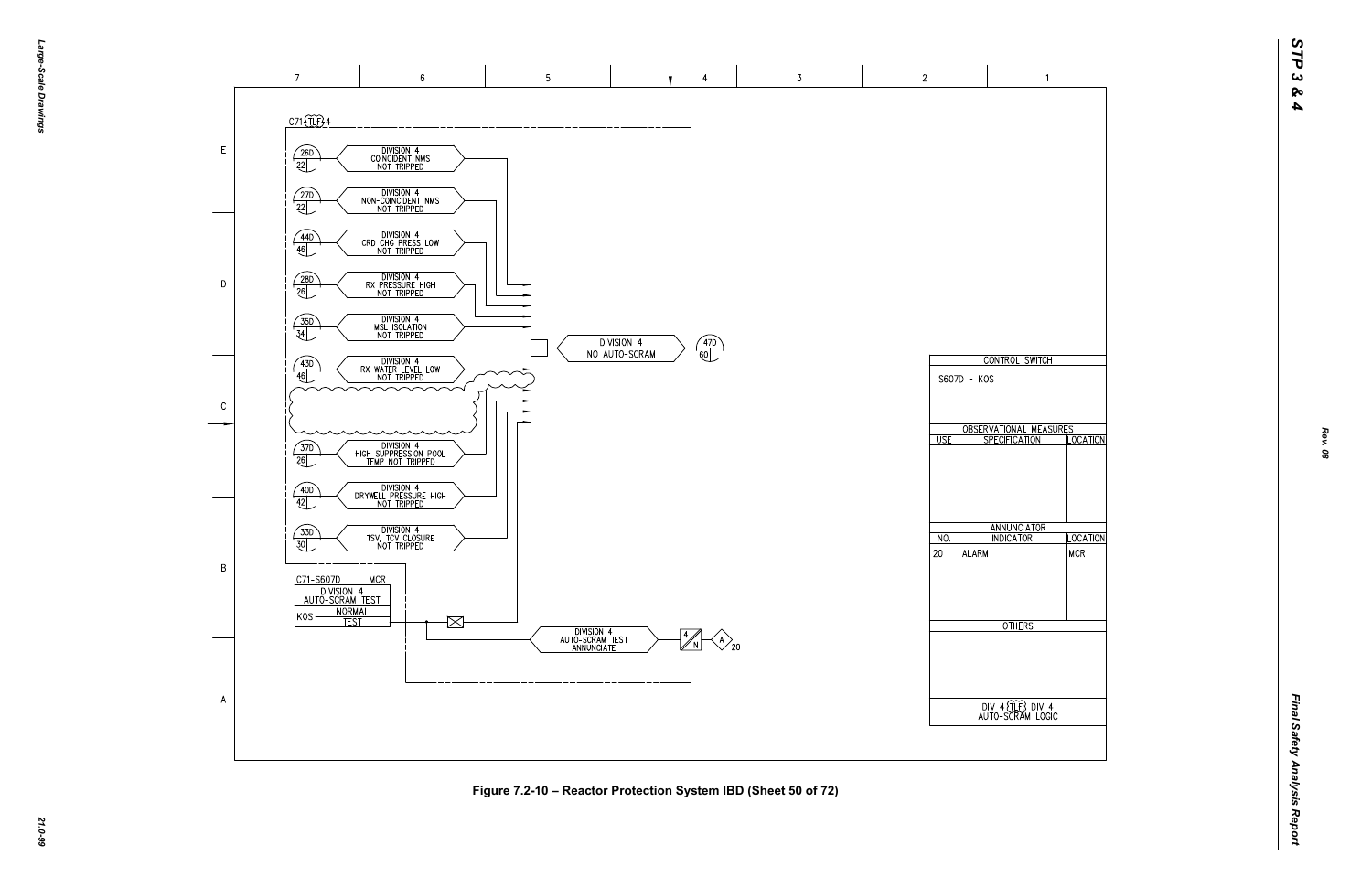

![](_page_22_Figure_1.jpeg)

*21.0-100* **Figure 7.2-10 – Reactor Protection System IBD (Sheet 51 of 72)**

![](_page_22_Figure_4.jpeg)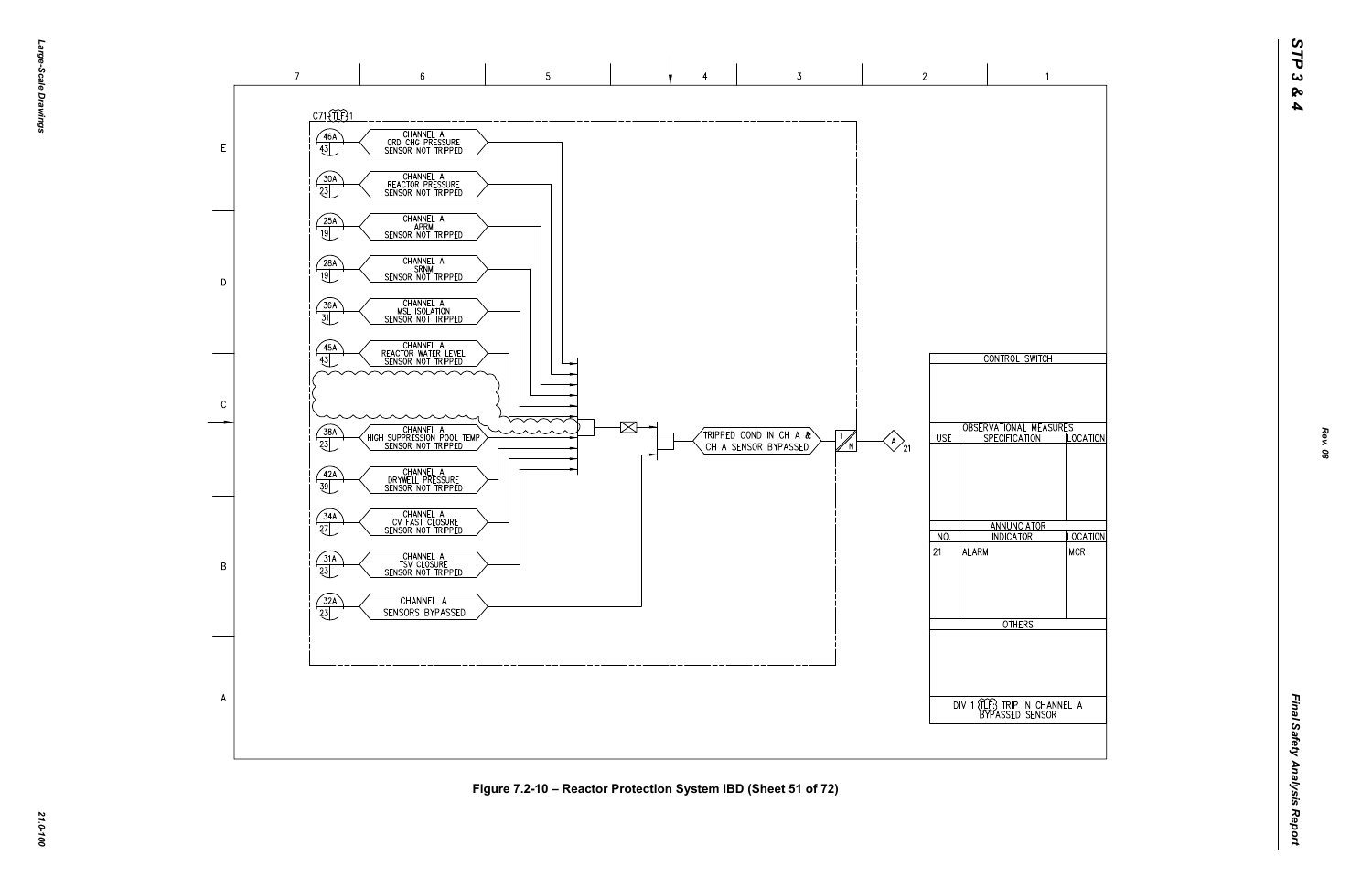![](_page_23_Figure_0.jpeg)

![](_page_23_Figure_1.jpeg)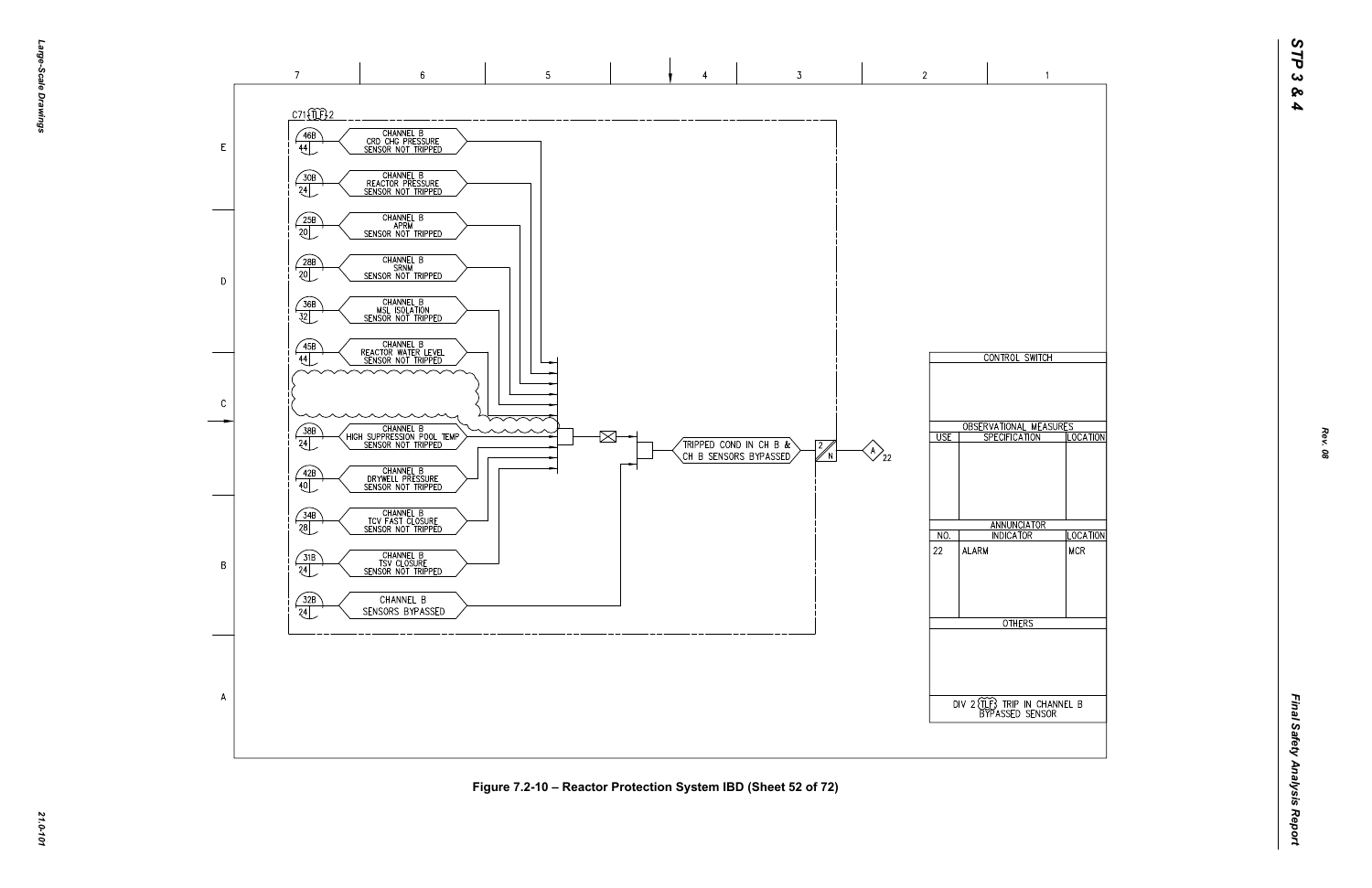![](_page_24_Figure_1.jpeg)

*21.0-102* **Figure 7.2-10 – Reactor Protection System IBD (Sheet 53 of 72)**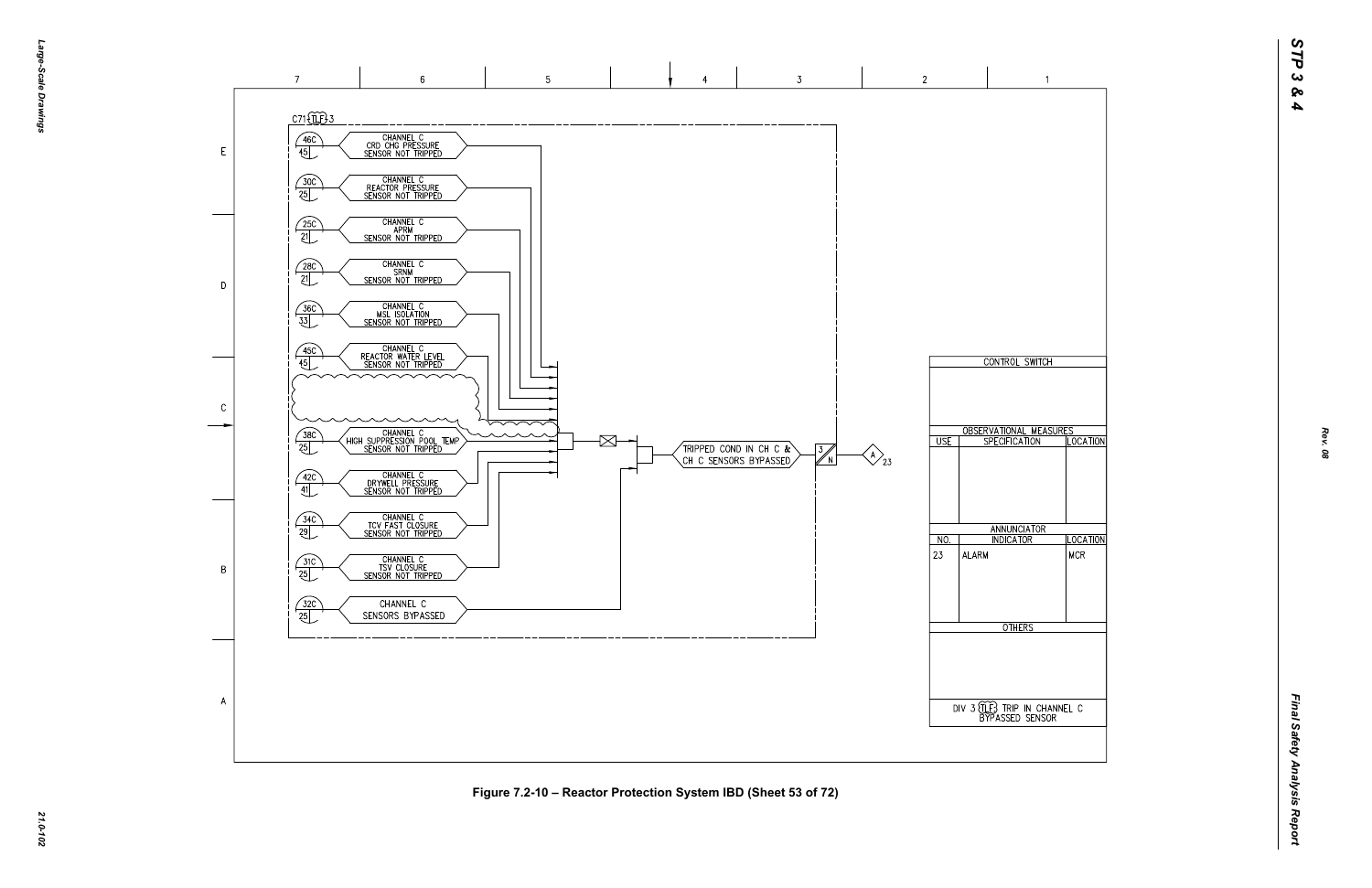![](_page_25_Figure_0.jpeg)

 $\overline{A}$ 

*21.0-103* **Figure 7.2-10 – Reactor Protection System IBD (Sheet 54 of 72)**

![](_page_25_Figure_4.jpeg)

 $\overline{2}$ 

 $\overline{\cup}$  USE

 $NO.$ 

ALARM

 $|24\rangle$ 

 $\bigotimes_{24}$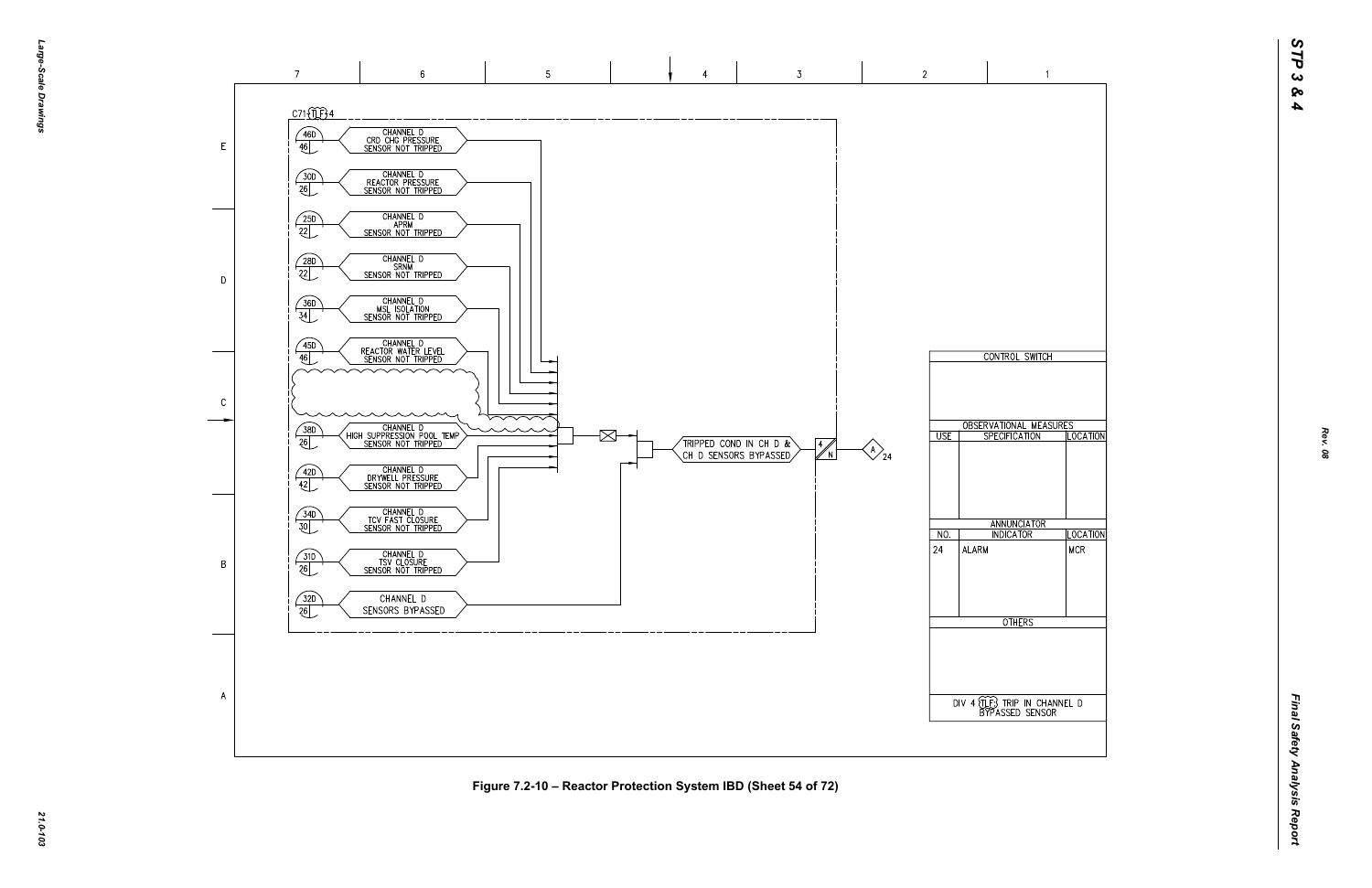![](_page_26_Figure_1.jpeg)

*21.0-104* **Figure 7.2-10 – Reactor Protection System IBD (Sheet 69 of 72)**